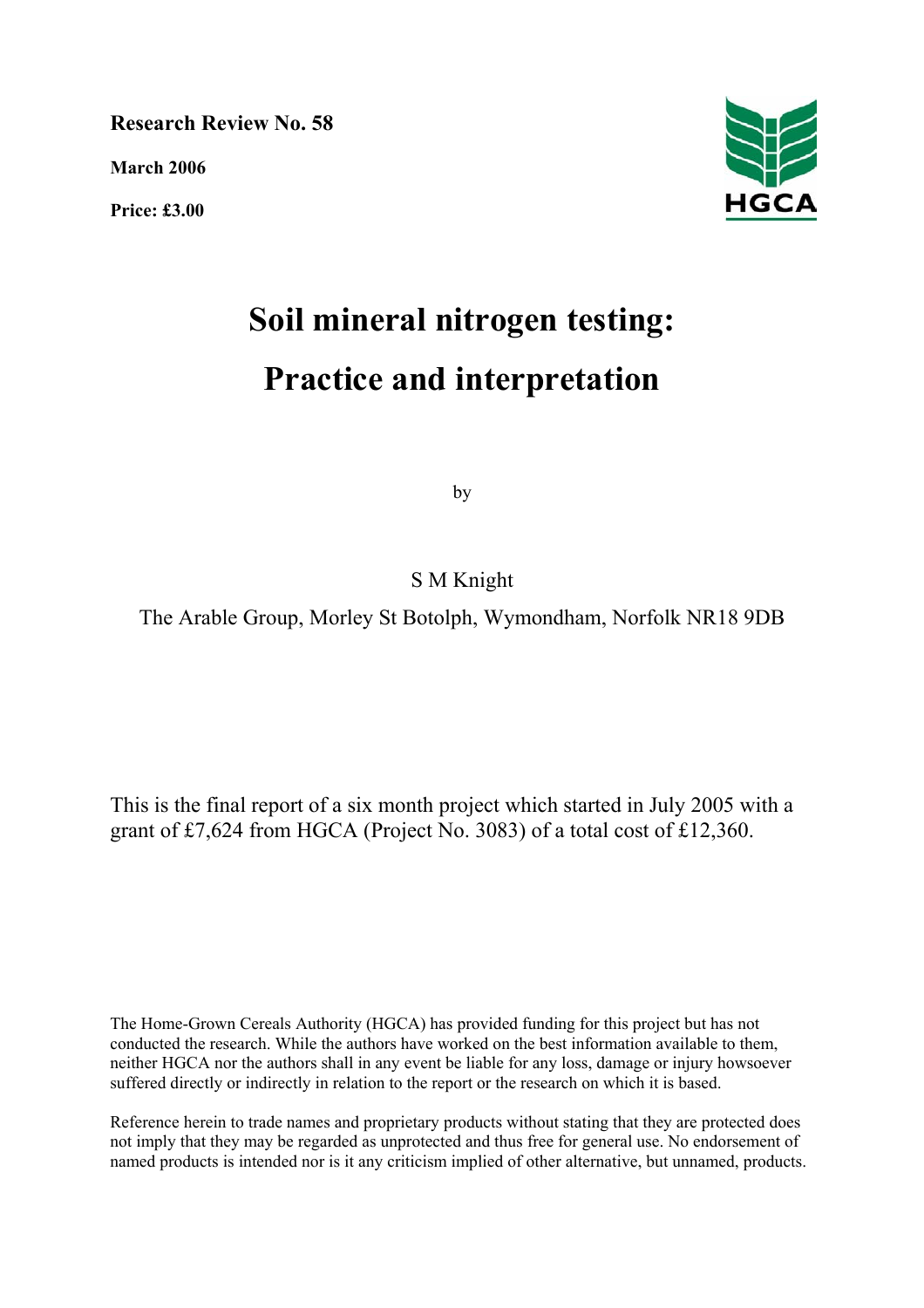# **Contents Page**

| Summary                                            | $\mathbf{1}$ |
|----------------------------------------------------|--------------|
| Introduction                                       | 5            |
| Overall aim and objectives of the review           | 7            |
| Approach taken                                     | 8            |
| Development of Soil Mineral Nitrogen testing       | 9            |
| Underlying variation in SMN                        | 11           |
| Review of testing methods                          |              |
| - Time of sampling                                 | 12           |
| - Depth of sampling                                | 14           |
| - Sampling intensity                               | 15           |
| - Sample handling, storage and speed of processing | 16           |
| - Laboratory procedures for SMN analysis           | 17           |
| - Rapid tests                                      | 18           |
| - Estimation of mineralisable nitrogen             | 18           |
| Application and interpretation                     |              |
| - Which fields to sample                           | 20           |
| - Accuracy and reliability of results              | 22           |
| - How to use SMN information                       | 22           |
| - Recovery of SMN                                  | 23           |
| Conclusions and recommendations                    | 25           |
| Acknowledgements                                   | 28           |
| References                                         | 29           |
| Appendices                                         | 32           |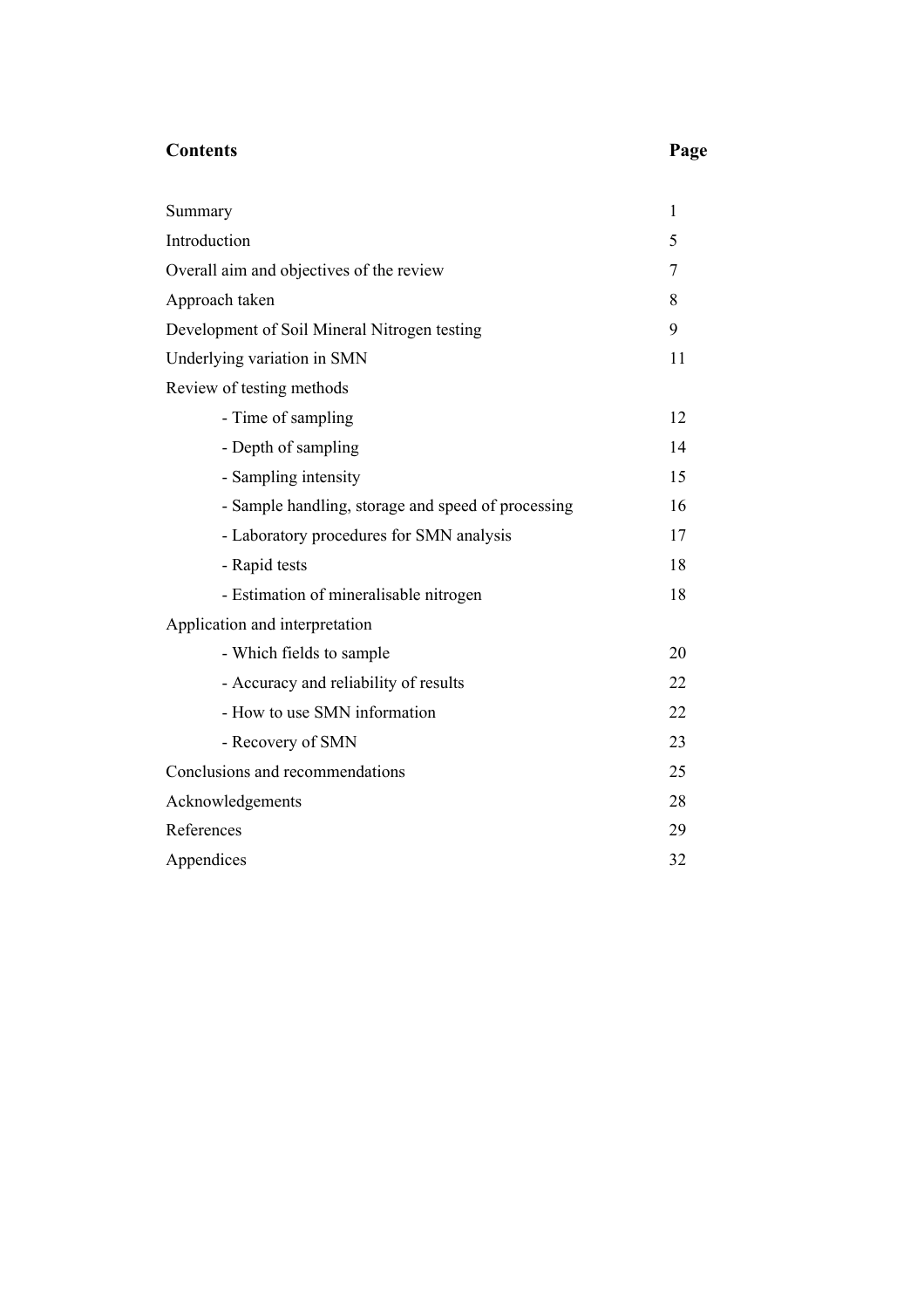#### **Summary**

Obtaining a reliable estimate of the Soil Nitrogen Supply (SNS) can be an important step in optimising nitrogen fertiliser doses, or quantifying potential losses to the environment. Where high or uncertain amounts of soil nitrogen are present, direct measurement of available Soil Mineral Nitrogen (SMN), as nitrate or ammonium, has been advised in preference to predictions based on previous crop, rainfall and soil type. However, a lack of confidence in test results, due to variation in the values indicated by analyses performed at different laboratories, and failure to meet expectations as to their accuracy as predictors of optimum nitrogen fertiliser dose, mean that this potentially useful tool could be underused. The aim of this review was to examine how SMN analysis has evolved since its development, to identify possible causes of error and variation, and to re-define how best to utilise the technique.

Research in Germany in the 1970s found large differences between soils in the amount of SMN, even following the same previous crop. The highest accumulation typically occurred in early spring, with evidence that wheat was able to utilise this to at least 100cm depth. Soil nitrogen within rooting depth was found to contribute to crop requirement as effectively as applied nitrogen fertiliser.

Subsequent studies in the UK have identified significant seasonal variation in SMN, linked to soil type, previous crop, fertiliser use and weather, confirming direct measurement to be important. Current guidance is to test medium or heavy soils in autumn or spring, but for high rainfall areas or light soils to test in late winter or spring. Published research suggested that autumn sampling provides a better guide to optimum applied nitrogen dose. However, consultation revealed that spring sampling is considered by most to be preferable, as this removes the uncertainty of winter losses. The most appropriate time will depend on the purpose for which the information is being obtained, and the likely balance between net mineralisation (from crop residues or organic matter) and losses (due to leaching or denitrification). Errors in sampling or analysis were considered the most likely cause of very large differences that have been found when testing at different times in the spring.

Research has shown that SMN is present throughout the 0-90cm soil profile (or deeper), with at least half of the total at below 30cm depth. However, the proportions that are present in each layer can vary considerably. Consultation revealed that sampling to 60cm depth was considered essential, but views differed on the value of sampling to 90cm, even in the spring (as current guidelines suggest). SMN at 60-90cm depth has been found to be closely related to the amount present at 0-60cm, with prediction of optimum applied nitrogen doses not improved by directly measuring this. For manual sampling, a minimum of 10 replicate cores is recommended for homogenous sites. Areas known to have differing soil types or field histories should be sampled separately. The introduction of mechanical sampling has allowed a higher sampling intensity of 15-25 cores per 10ha field to be used. Careful mixing and sub-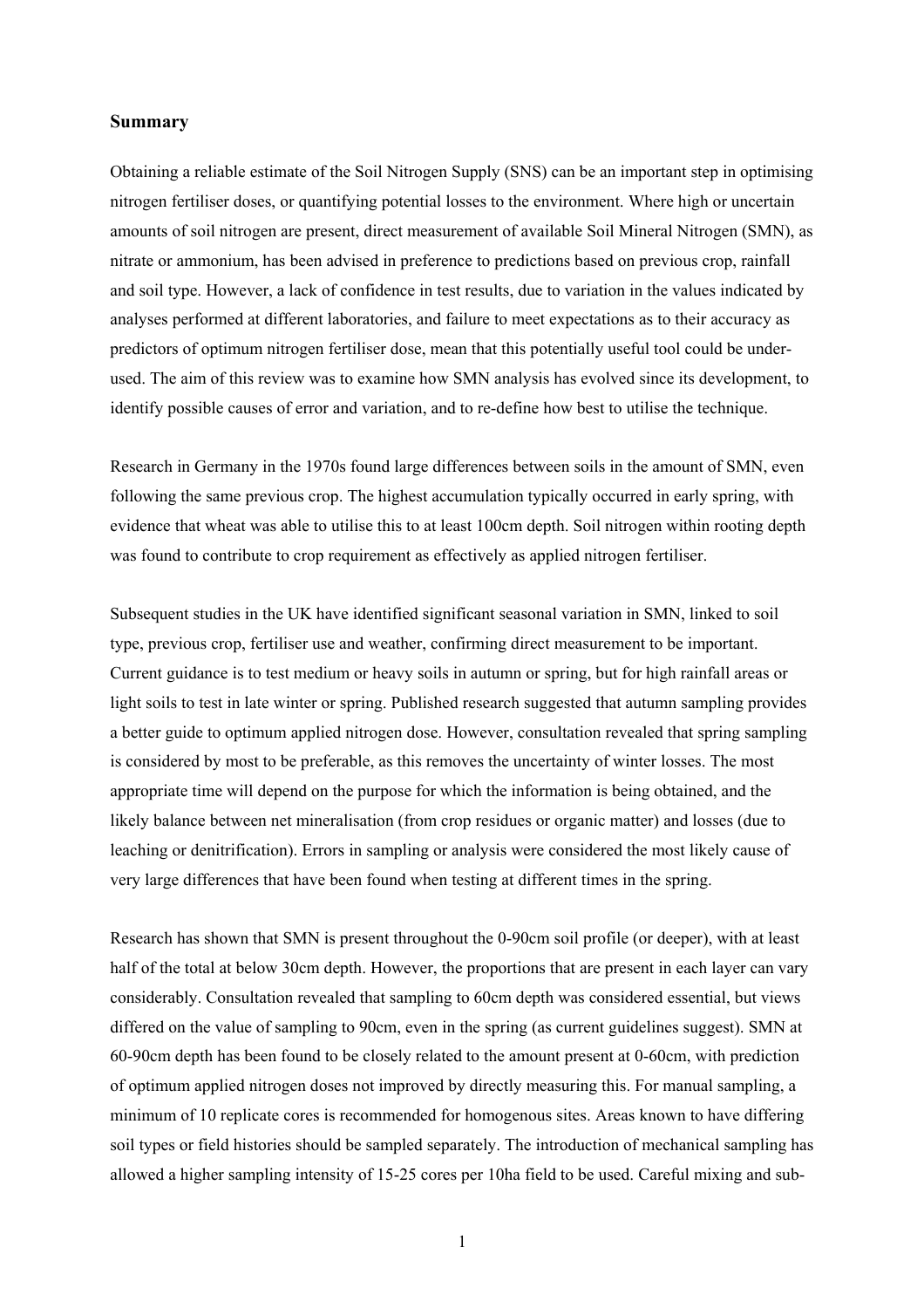sampling is necessary to ensure a representative sample for analysis. Most laboratories advise that, for SMN testing, samples are analysed as soon as possible. The samples should ideally be kept at the same temperature as they were in the ground, which may require refrigeration and transport in insulated containers. Freezing has been used for long storage, but samples must be analysed immediately upon thawing as increased mineralisation is possible. Research in the USA has suggested that air drying at room temperature is a more reliable method for preserving nitrate levels in low mineral N soils.

The standard procedure for analysis of available soil nitrogen is well documented, and consists of extraction with KCl, filtration of the extract, analysis by colorimetry, and conversion of nitrate and ammonium ppm to kg/ha based on bulk density of the soil. At each of these stages there is the potential for variation, but in particular bulk density could vary by +/-20%. Consultation revealed strong support for the re-introduction of ring testing or an accreditation scheme for SMN testing. It is widely acknowledged that mineralisation of organic matter can make a significant contribution to the SNS, and it is likely that this accounts for most of the variation in optimum applied nitrogen dose that cannot be explained by SMN status. Current guidelines suggest that net mineralisation should be small in mineral soils of low or average organic matter content, but research has not always supported this. Various methods, including incubation, modelling and chemical analysis, have been explored as a means of determining Potentially Available Nitrogen, but no single approach has universal support.

SMN testing is not recommended on peat soils (due to high net mineralisation), established grassland or in the first year after grassland is ploughed out, or within 3 months of organic manure applications. In these situations, knowledge of previous nitrogen fertiliser use, or the available nitrogen content of manures or other nitrogen-rich waste, may be a more useful guide. Previously, sampling on sandy or shallow soils has been considered less valuable than on nitrogen retentive medium or heavy soils, but recent milder and drier winters have questioned this. In Scotland, where light soils are more prevalent, and rainfall is higher, SMN testing is considered less reliable as a guide to optimum nitrogen fertiliser doses in spring, but is used to quantify soil reserves remaining post harvest to meet autumn needs.

The accuracy level for SMN tests was generally assumed to be within 10-20% (or 5-20 kg/ha) of the total, on 70-80% of occasions. Predictions of mineralisable nitrogen, or optimum nitrogen fertiliser doses based on SMN results, were felt likely to be much less accurate. There were differing views on how best to use SMN information, in particular the importance of results obtained for individual fields compared to overall trends year on year, or in like for like soil/crop situations.

Research suggests that a single measurement of SMN in late winter or early spring is a good indicator of the likely nitrogen capture by an unfertilised crop over the growing season, with effective recovery of 100%. However, there have been opposing conclusions as to the efficiency with which SMN will be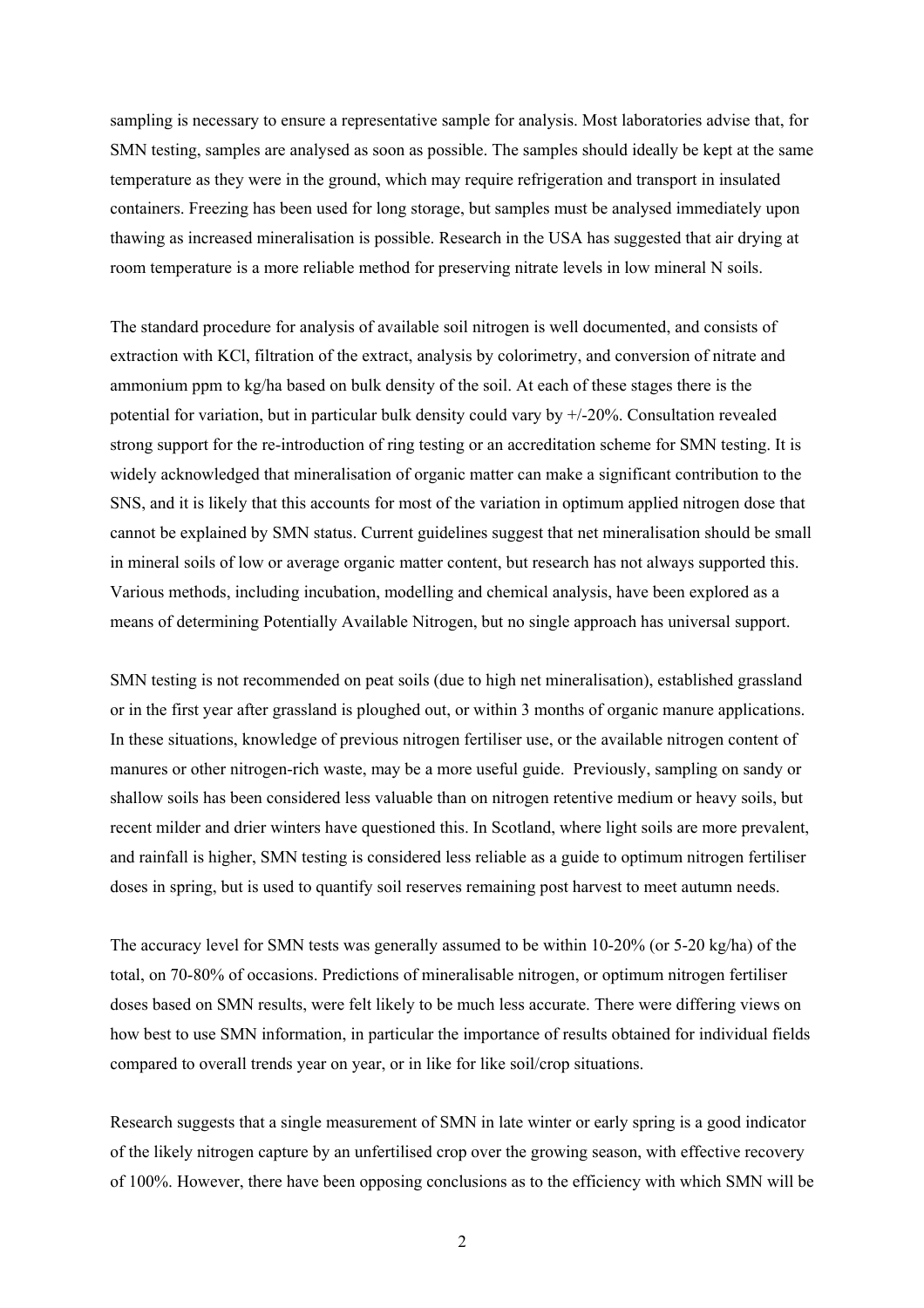recovered compared to fertiliser nitrogen. In practice this is likely to depend on where the nitrogen is located in the soil profile, the effective rooting depth of the crop, and available moisture at that depth. Maximising the uptake of nitrogen present at depth is important, as this can provide a useful buffer during periods of summer drought, and if not taken up could be most at risk from loss by leaching.

Although the review revealed some widely differing views as to when and how best to determine soil mineral nitrogen, and how to interpret the information gained, it was concluded that:

- SMN results are a reasonable guide the amount of available nitrogen present in the soil at the time of testing, but differences of less than 10-20% (5-20 kg N/ha) should be ignored.
- For most mineral soils, testing once in late winter or spring provides a satisfactory guide to the likely soil nitrogen supply during the growing season, in the absence of applied fertiliser nitrogen.
- For soils with a high indigenous organic matter content, where significant quantities of nitrogen may be mineralised, testing in the autumn might give a better guide to the rolling soil supply.
- SMN testing has a valuable role in quantifying potential nitrogen losses, and in avoiding or identifying significant over-application of fertilisers. However it is only an approximate guide to optimum doses of applied nitrogen, and is likely to be more than 30 kg/ha out in 1 in 3 situations.
- The efficiency with which SMN is utilised relative to applied fertiliser nitrogen when both are present is crucial. A lack of certainty about this undermines the value of SMN measurements.
- Assuming that current fertiliser use is adjusted for crop and soil type, SMN testing is unlikely to give an economic benefit where it varies by no more than 30 kg N/ha in the majority of years, or where reserves are unlikely to exceed 100 kg N/ha.

In order to increase confidence in the reliability and interpretation of SMN test results, the following actions are recommended:

- 1. The introduction of a unified set of guidelines or best practice code for SMN testing, to include what and when to sample, what to analyse, and how to interpret the information.
- 2. The re-introduction of ring-testing, or implementation of an accreditation scheme, for SMN analysis, to eliminate laboratory procedural differences as a cause of variation.
- 3. The inclusion of a statement on all test results indicating the likely accuracy of the information, and their limitations as a guide to optimum doses of applied nitrogen fertiliser.
- 4. Careful matching of sampling depth and timing in relation to the information sought, the crop and establishment date, seasonal rainfall pattern, soil type and organic matter content.
- 5. Full account should be taken of the amount of nitrogen already in the crop at the time of SMN testing. The tendency towards milder winters and earlier drilling of wheat underline this need.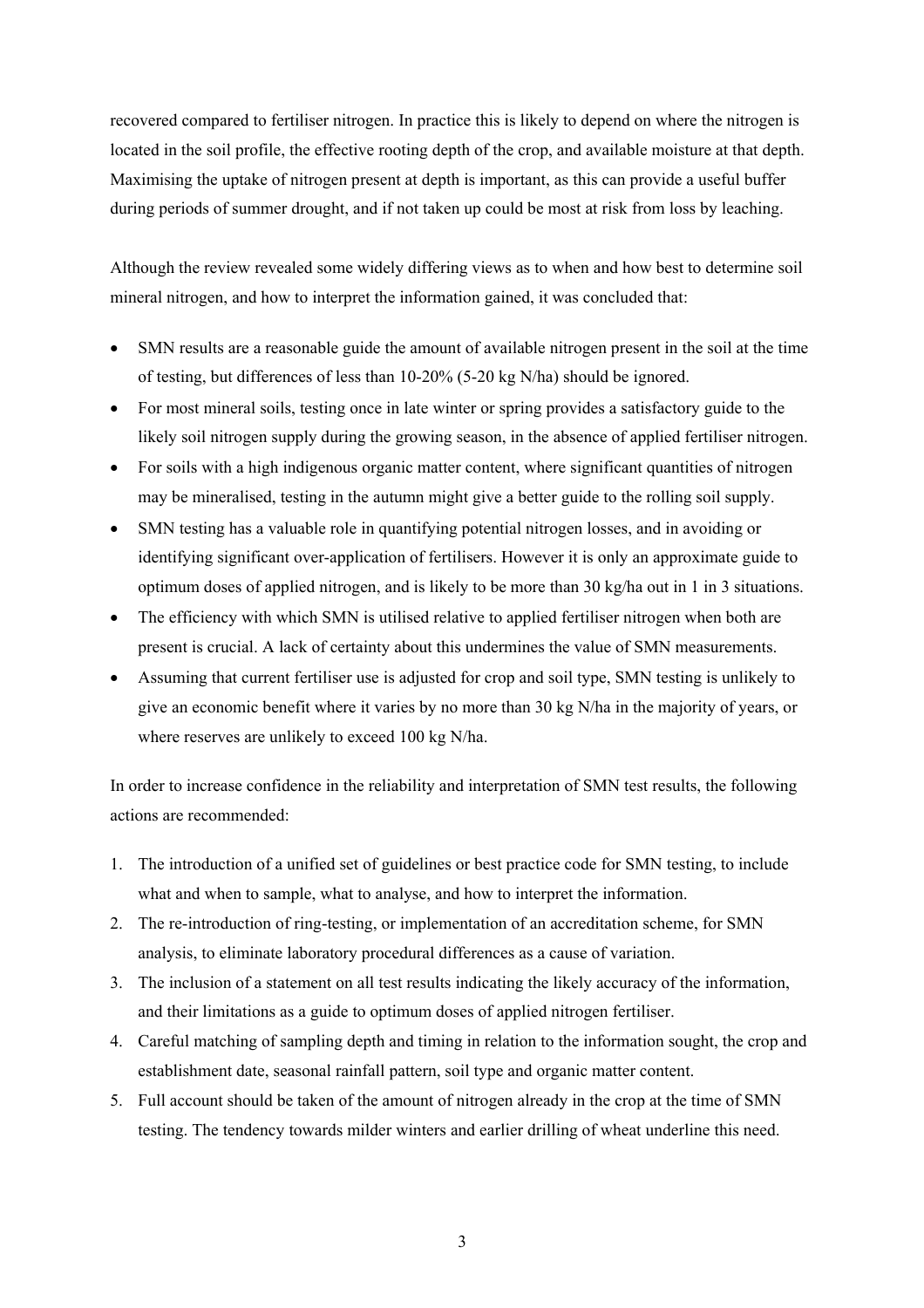- 6. Further research is needed to better understand the interaction between, and relative recoveries of, fertiliser nitrogen and soil nitrogen present at different depths, within a single season.
- 7. There would be a benefit from further research to improve the ability to predict accurately release of nitrogen from soil organic matter, under field conditions and in a wide range of situations.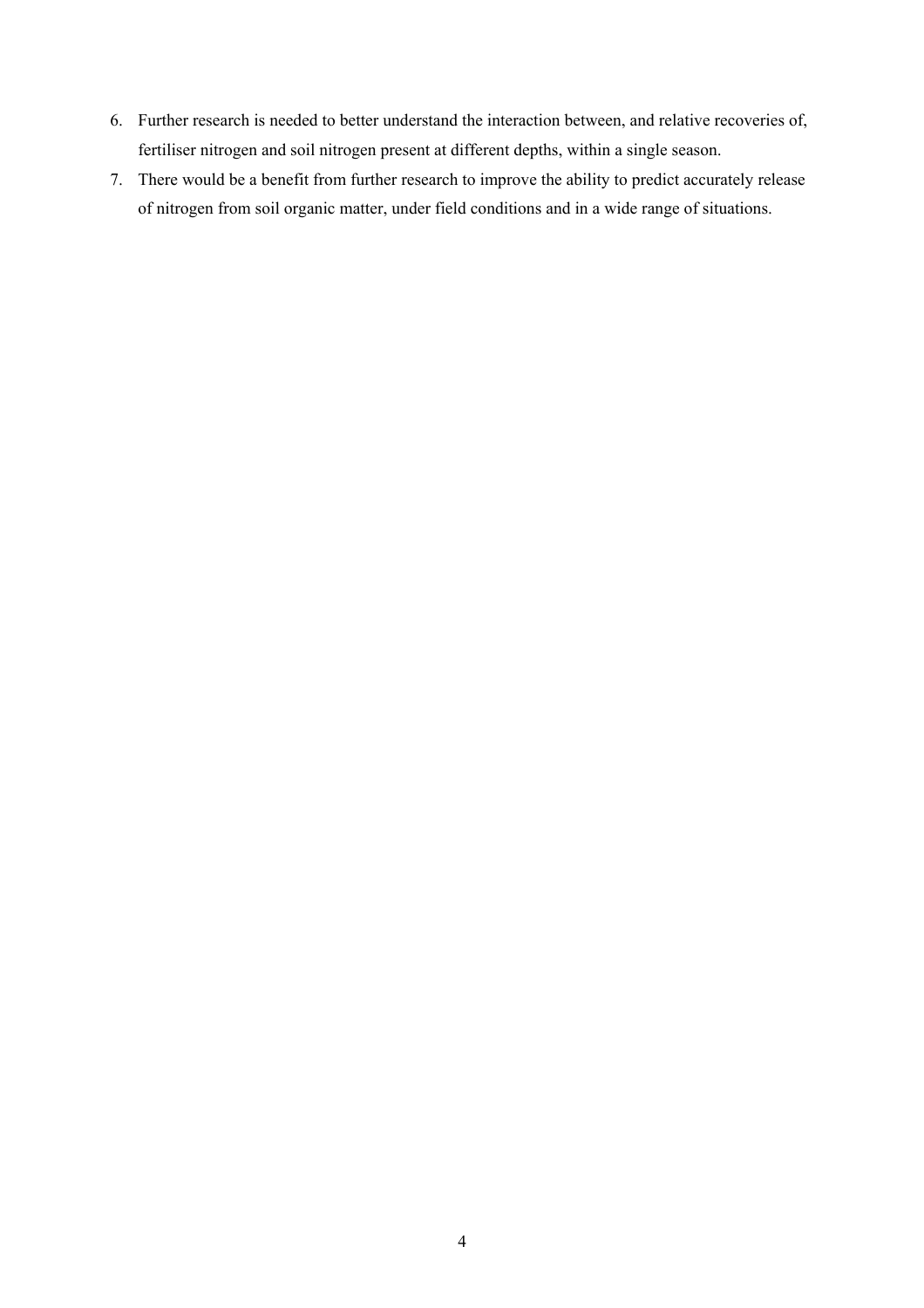#### **Introduction**

Obtaining a reliable and meaningful estimate of the likely soil nitrogen supply (SNS) has become a key requirement for cereals and for many other crops. It is important for growers and agronomists, as it often represents a key part of the decision-making process for optimising nitrogen fertiliser doses. However it is also vital for both individuals and the farming industry as a whole, to quantify potential losses to the environment and to comply with NVZ Action Programme measures.

The simplest approach to achieving this is to make an estimate on the basis of field specific information such as the previous crop, winter rainfall and soil type. This 'field assessment method' forms an integral part of the fertiliser recommendation guidelines that are provided in MAFF Reference Book 209 (Anon. 2000). However, such an approach takes no account of differences in fertiliser use on the previous crop, the yield of that crop (and therefore nitrogen uptake) or other management practices that may influence the amount of nitrogen remaining in the soil. As a result, the SNS indicated for a given soil type and previous crop combination is sometimes at odds with that indicated by grower experience or optimum nitrogen dose.

The alternative to field assessment is direct measurement (by sampling and analysis) of soil mineral nitrogen (SMN), defined as the proportion of soil nitrogen that is directly available to plants as nitrate or ammonium, together with an estimate of mineralisable nitrogen and crop content. RB209 advises that direct measurement is the preferred approach where high or uncertain amounts of soil nitrogen are expected. Currently around 800,000 hectares of arable land receive organic manures or slurries each year, but there is an escalating need to dispose of other organic wastes with variable nitrogen contents, such that reliance on soil testing could increase. A recent report by one laboratory (Farmers Weekly, 23 December 2005) suggested that 10% of all samples they received in the 2005 growing season had a SNS of more than 170 kg N/ha (including potentially available nitrogen).

Whilst direct measurement of SMN is a useful tool, a lack of grower and agronomist confidence in the results means that it could be under-used at a time when there is an increasing need to accurately quantify soil nitrogen, and get nitrogen fertiliser doses correct. This may partly be due to unreasonable expectations, but also inconsistency in the values indicated by tests done at the same time on the same field, or on the sample even when sub-divided, when sent to different laboratories (Table 1):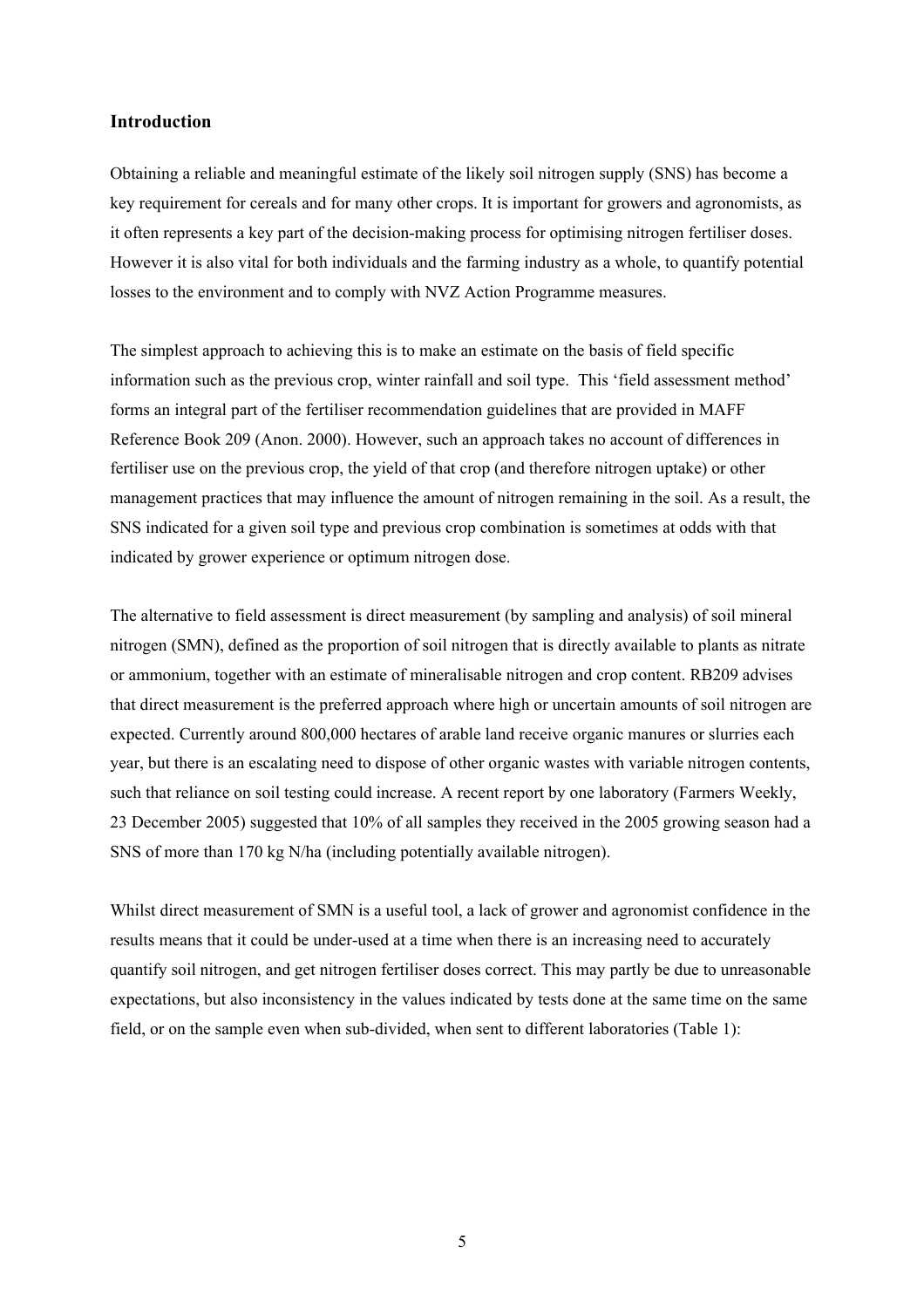| Year            | soil N (kg/ha) |                  |       |
|-----------------|----------------|------------------|-------|
|                 | Lab 1          | Lab <sub>2</sub> | Lab 3 |
| 2000            | 122            | 26               | 82    |
| 1999            | 54             | 52               | 163   |
| 1998            | 127            | 38               |       |
| (TAG 1998-2000) |                |                  |       |

#### **Table 1. Soil mineral nitrogen test results from samples sent to different laboratories**

(Samples taken in February from a field of continuous winter wheat on a clay loam soil)

Soil nitrogen analysis was first developed 30 years ago, and has been practised commercially for more than 15 years. The aim of this review is to examine how SMN testing has evolved since it was first introduced, to identify where opportunities may exist for error or misinterpretation that might explain the apparent lack of reliability and consistency, and to seek views on its current application and its usefulness to growers and agronomists in the field. Finally, recommendations are made as to how to overcome any concerns, and possible requirements for further research.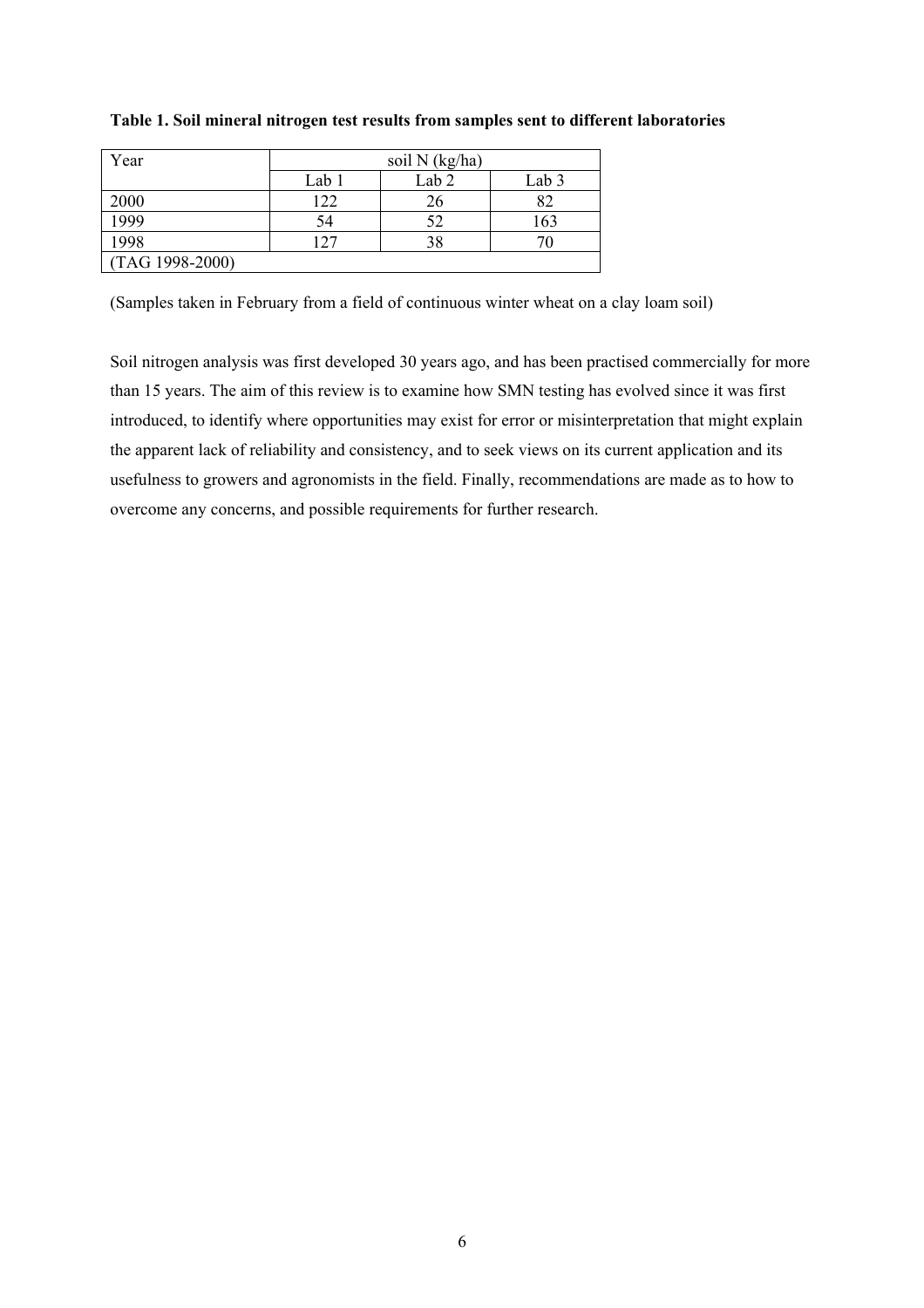# **Project Overall Aim**

To review the methods being used for testing soil nitrogen reserves, and to re-define best practice for carrying out the test and guidelines for interpretation of the results.

### **Specific Objectives**

1. To review the current methods used for testing soil nitrogen reserves, including time of testing, sampling depth and intensity, sample handling and laboratory techniques.

2. To re-examine key research that has contributed to the development and validation of soil mineral nitrogen tests.

3. To determine whether current application of the test and interpretation of the results are appropriate, given the context within which this approach was developed.

4. To identify circumstances where soil nitrogen testing is currently being conducted or interpreted incorrectly, or factors that might explain some of the variation observed.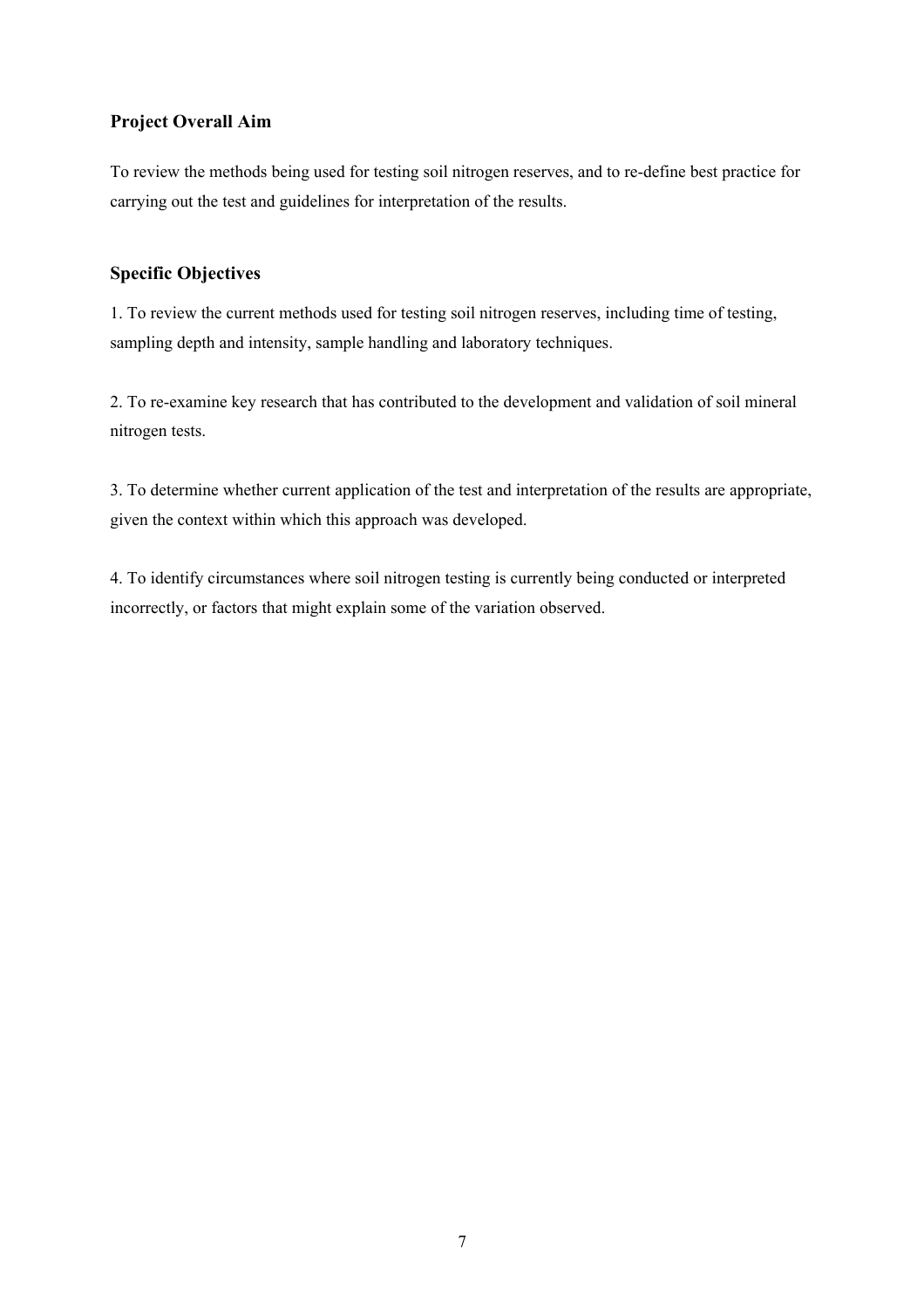# **Approach Taken**

The review that was conducted comprised two main elements.

1. Interested parties from the following sectors were consulted over a six month period: Soil science and plant nutrition researchers Fertiliser manufacturers Laboratories involved in soil analysis Independent fertiliser advisers Companies involved in soil sampling

 A list of individuals and organisations that contributed to this process is given under the acknowledgements.

 The individuals who were consulted were provided in advance with an outline of the objectives of the review, and either face-to-face or telephone discussions took place, or written comments were received. Some of the key questions that were addressed are shown in Appendix A.

 The amount of soil nitrogen test data that has been accumulated over the last 20 or more years is undoubtedly vast. It was beyond the scope of this project to review this data, and much of it is not within the public domain. However, the views expressed by participants in the consultation process were largely based on the individual datasets that they had accumulated, and it is therefore assumed that the conclusions of this exercise would be supported by the data that exists.

2. Published literature relating to soil nitrogen testing was identified, either by literature search or by recommendation during the consultation process. Although the number of papers and other publications that make reference to soil nitrogen testing is vast, the majority of these have included details of the procedure only as one of the assessment techniques used to provide data for crop nitrogen requirement studies. Rather less published literature was available that had studied soil nitrogen testing itself.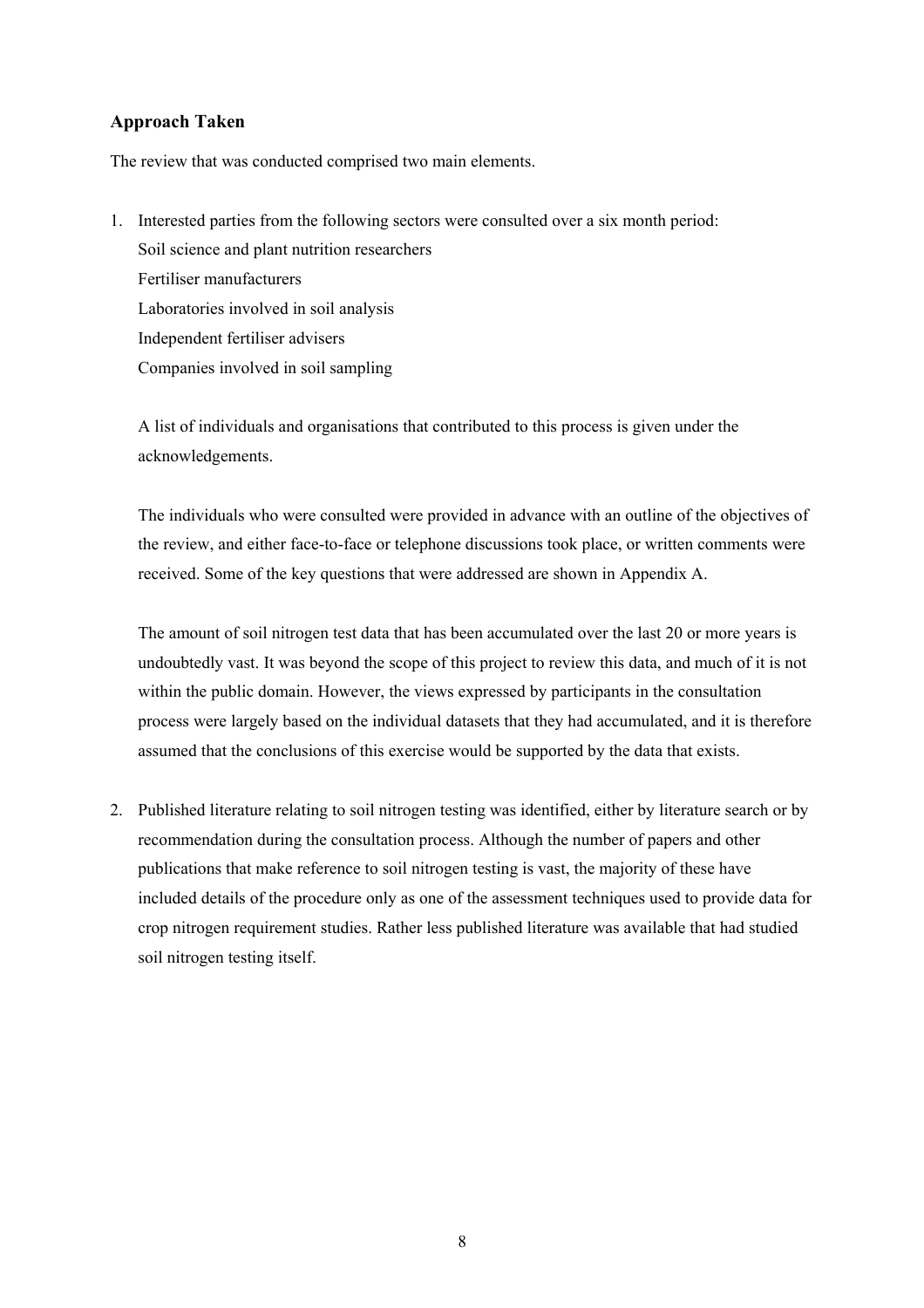#### **Development of Soil Mineral Nitrogen Testing**

Jungk & Wehrmann (1978) helpfully defined the nitrogen sources of crop plants to be as follows:

- 1. Fertiliser nitrogen (which can be controlled) plus
- 2. Nitrogen mineralised in the growing season (which can be estimated) plus
- 3. Mineral nitrogen present at the start of the growing season (which can be measured)
- 2 and 3 together therefore represent the total nitrogen available from the soil

The experiments that they reported on the measurement of mineral nitrogen in the soil were in turn based on methods adopted from studies by other researchers working on sugar beet, barley and wheat in the early 1970s. They relied on measurement of the quantity of mineral nitrogen (ammonium and nitrate) in the whole rooted soil layer. A number of key questions were posed in the research work undertaken by Wehrmann, Scharpf and others in the mid 1970s, and reported in Jungk & Wehrmann (1978), which led to the development of the ' $N_{\text{min}}$ ' method.

• Are there differences in mineral nitrogen content between soils?

Results from SMN tests on more than 1000 fields on loess soils in Hanover, Germany, in February 1977, showed values ranging from 18 to 283 kg N/ha following cereals, or 22 to 324 kg N/ha following sugar beet, within 0-90cm depth. Whilst previous crop had an influence, the variation within the same previous crop was so great that they concluded that nitrogen fertiliser could not be based on this alone. A further study (Wehrmann & Scharpf, 1986) of 1983 winter wheat fields in 1985 revealed an average of 64 kg N/ha, and a range of 20-567 kg/ha.

• At what depth is soil mineral nitrogen located?

Results revealed that SMN was mostly located below 40cm depth, and it was concluded that analysis of topsoil alone would be misleading for plants that were able to utilise soil nitrogen from greater depths.

• What is the right time to determine mineral nitrogen in the soil?

The work showed that in unfertilised wheat crops on a range of soils, SMN values tended to increase up until March due to mineralisation, and then decreased as uptake exceeded the mineralisation rate. Autumn testing was not examined. It was concluded that end of February / early March was the best time to analyse soil, as this was when the highest accumulation of mineral nitrogen occurred.

However it is worth noting that, in continental climates where soil often freezes for a considerable period over the winter, nitrate present in the autumn is most likely to be leached out when the soil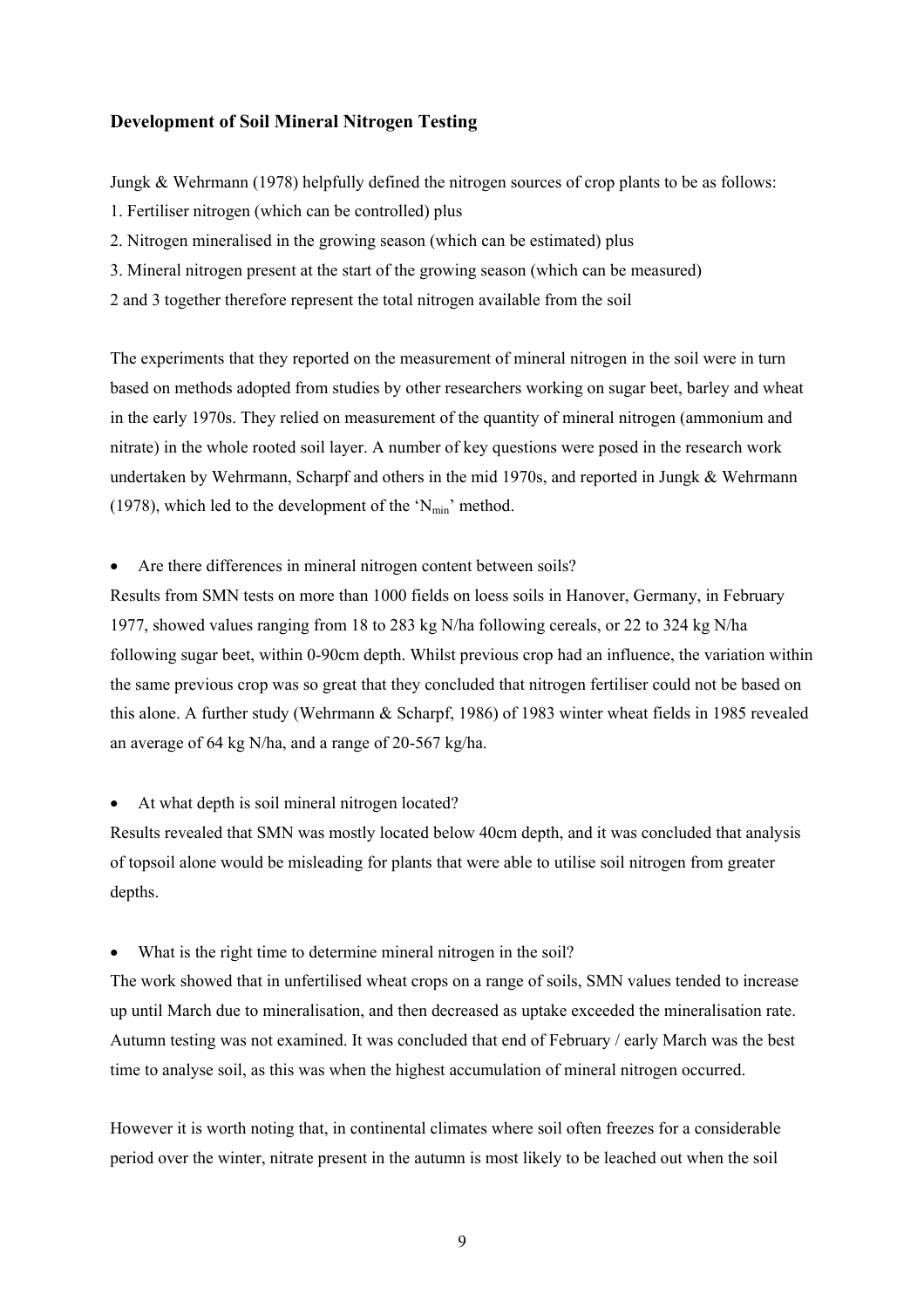thaws in the spring. In contrast, in the more maritime climate of the UK leaching will also occur over the winter (Powlson, 1997).

• To what depth is mineral nitrogen utilised?

Soil nitrogen under wheat increased from 53 to 100 kg N/ha between January and March, but then decreased down to 60cm by April, 80cm by May and 100cm by June, whether nitrogen fertilised or unfertilised. In a fallow situation, mineral nitrogen continued to increase rather than decrease down to 40cm, with 44 kg N/ha net mineralisation between March and June.

• What is the optimum nitrogen fertiliser level based on soil analysis?

From observations on 16 field experiments looking at optimum fertiliser dose against increasing soil nitrogen it was concluded that the quantity of soil nitrogen in the rooted soil layer had the same effect as fertiliser applied in early spring, and therefore soil nitrogen should be fully taken into account.

This early work formed the basis for the current application of soil mineral nitrogen testing, although the key questions that were asked at that stage have since been the subject of various research studies, and there continues to be a divergence of views.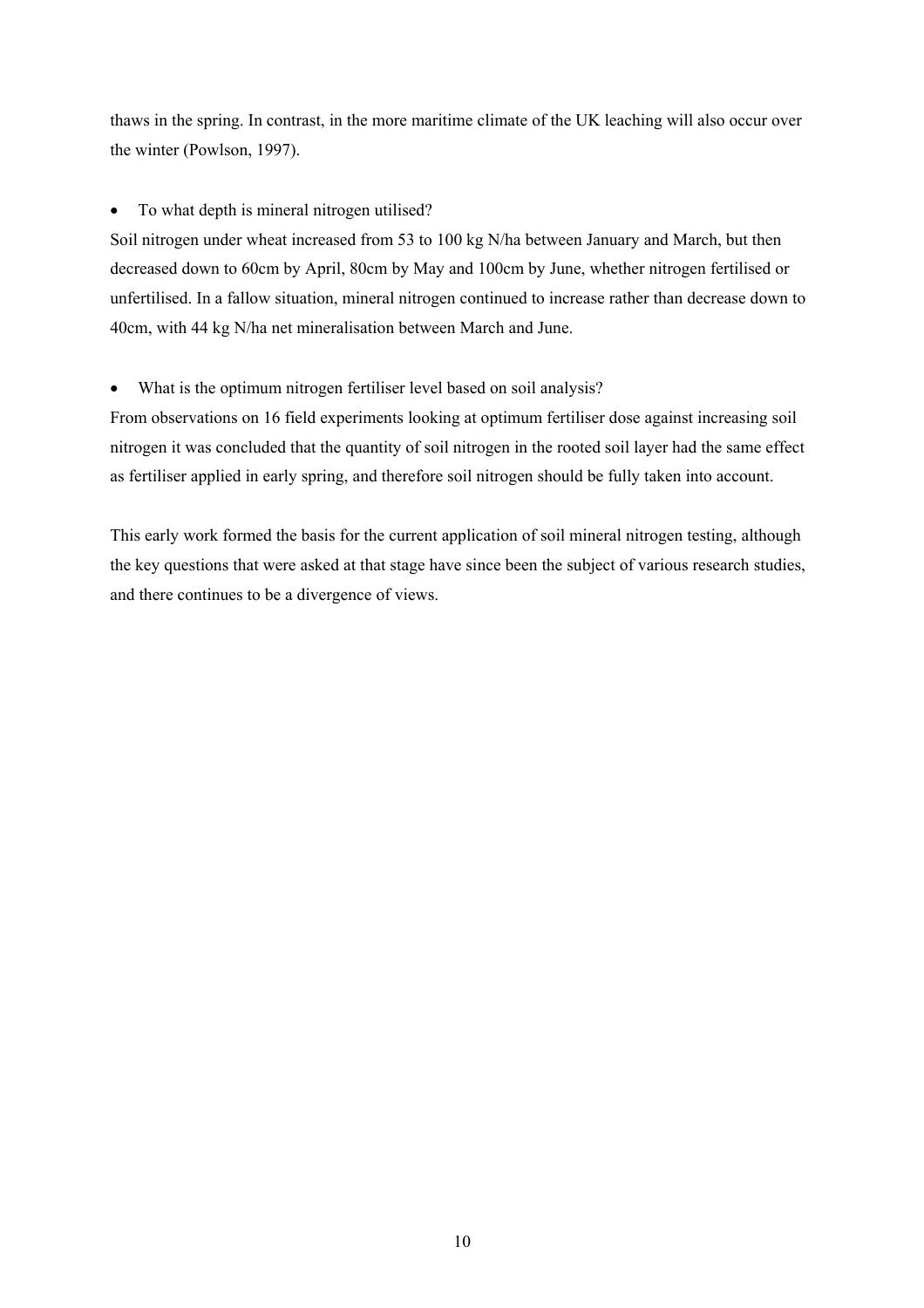#### **Underlying Variation in Soil Mineral Nitrogen**

Chambers & Richardson (1993) reported that within the ADAS N index system that existed at that time, typical SMN reserves were 40-120 kg N/ha for Index 0 (e.g. following cereals or sugar beet), 120-200 kg/ha for Index 1 (following oilseed rape or potatoes), and in excess of 200 kg/ha for Index 2 (following long-term organic manure or ploughed-out grass). Harrison (1995) showed that variation in SMN could be as great or greater within soil/crop combinations as between combinations, particularly for clays, loams and silts, and it was observed that the N index system in use at that time was not a good predictor of SMN.

Changes in both the index system and nitrogen fertiliser use on individual crops have since occurred. However, comparisons made within trials conducted by The Arable Group have continued to show a divergence between SNS values based on the current field assessment method within RB209, and those obtained by direct measurement of SMN.

A review by Silgram & Chambers (unpublished) of SNS data collected from 100 field sites over a 10 year period has also revealed significant seasonal variation for different soil and crop combinations, For example, the SNS following oilseed rape varied by up to 40 kg N/ha between years. This variation was governed by factors such as soil type, previous crop, fertiliser use and weather. It was concluded that on-site measurements were important to aid effective utilisation of soil nitrogen reserves. SMN testing within set areas of 6 fields in the same arable rotation on a medium sandy loam soil in Norfolk and over a 12 year period has indicated that variation may shown a closer relationship with rainfall over several seasons compared to just one (Table 2).

|      |                | year             | 3 year rolling average |                  |  |
|------|----------------|------------------|------------------------|------------------|--|
| Year | SMN (kg/ha) in | Rainfall (mm) in | SMN (kg/ha) in         | Rainfall (mm) in |  |
|      | 0-90cm depth   | Oct-Feb          | 0-90cm depth           | Oct-Feb          |  |
| 1994 | 44             | 413              |                        |                  |  |
| 1995 | 51             | 345              |                        |                  |  |
| 1996 | 62             | 187              | 52                     | 315              |  |
| 1997 | 52             | 270              | 55                     | 267              |  |
| 1998 | 53             | 363              | 56                     | 273              |  |
| 1999 | 41             | 348              | 49                     | 327              |  |
| 2000 | 50             | 252              | 48                     | 321              |  |
| 2001 | 33             | 403              | 41                     | 334              |  |
| 2002 | 33             | 272              | 39                     | 309              |  |
| 2003 | 38             | 382              | 35                     | 352              |  |
| 2004 | 32             | 316              | 34                     | 323              |  |
| 2005 | 53             | 275              | 41                     | 324              |  |

**Table 2. Seasonal variation in soil mineral nitrogen at Morley in Norfolk (mean of 6 fields)**

(Source TAG)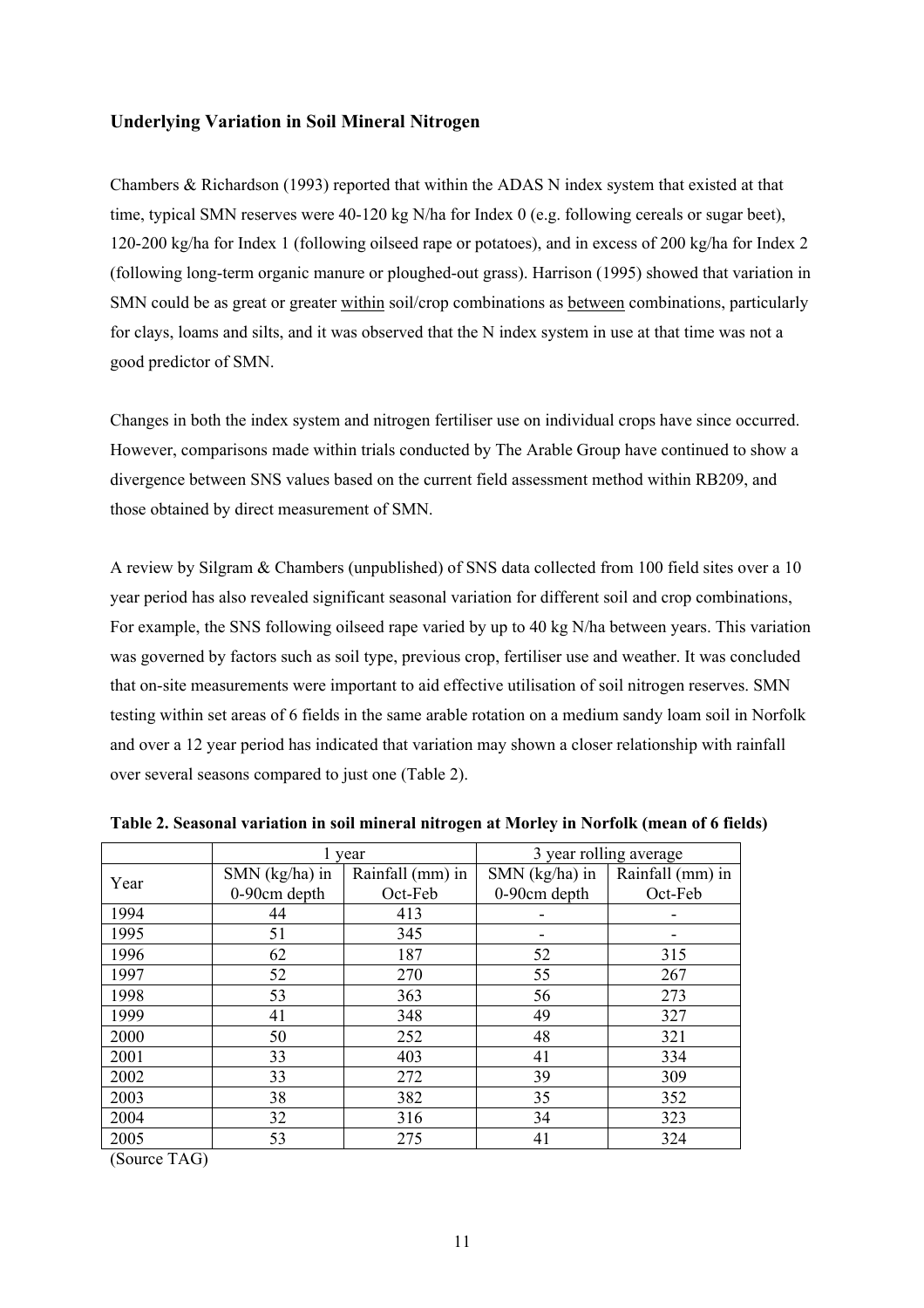#### **Review of Testing Methods**

#### **Time of Sampling**

The current guidance given in RB209 is that on medium or heavy soils, sampling for SMN should take place in the autumn (following harvest of the previous crop) or spring (prior to the first application of nitrogen fertiliser in the current crop), but in high rainfall areas or on light soils sampling should take place in the late winter or early spring.

In their review of seasonal variation in soil nitrogen supply, Silgram & Chambers (unpublished) found that whilst long term autumn SNS following cereals was 20 kg N/ha more on heavy land than light land, this difference had increased to 36 kg N/ha in spring. Bhogal *et al.* (2000) observed that, on a sandy clay loam, there was a decline in SMN between the autumn and spring, especially following 'excess' nitrogen fertiliser applications. This was associated with an apparent movement of mineral nitrogen from the topsoil to the subsoil, with levels at 60-90cm remaining constant or increasing in most years. Sylvester-Bradley & Shepherd (1997) found that SMN in the autumn was less following sugar beet than following wheat, but due to greater net mineralisation over winter after beet (from the sugar beet tops) the soil N supply to the following wheat crop was similar. Hence autumn SMN analysis after beet could give misleading results.

Harrison (1995) showed, using regression models, that when 0-30 and 30-60cm depths were taken into account there was a tendency for autumn SMN to be a better guide to the optimum nitrogen dose (67% accurate to within  $\pm$ /- 30 kg/ha of applied N, compared to only 54% for spring SMN). However, using regression equations based on 0-30cm depth only, and this time assuming that SMN substituted 1:1 for applied fertilizer nitrogen, spring and autumn SMN were similar (71% autumn and 73% spring).

Most of those consulted during this review felt that sampling in the spring was always preferable, as the uncertainty of how much nitrogen would be lost due to leaching (or denitrification) over the winter months was then removed, and the assessment of the amount of nitrogen present in the soil (and therefore how much allowance should be made for this in the amount of fertiliser applied) was then as close as possible to the time of application. Some concern was expressed over sampling very early in the spring or in late winter (a month or more before first fertiliser nitrogen applications), and it was observed that there might be a tendency for samples to be being taken earlier in recent years.

Any change in SMN between the autumn and spring is likely to depend on the balance between mineralisation of organic nitrogen, and losses of mineral N by leaching or denitrification, which in turn will depend on soil type, excess rainfall and the soil organic matter content.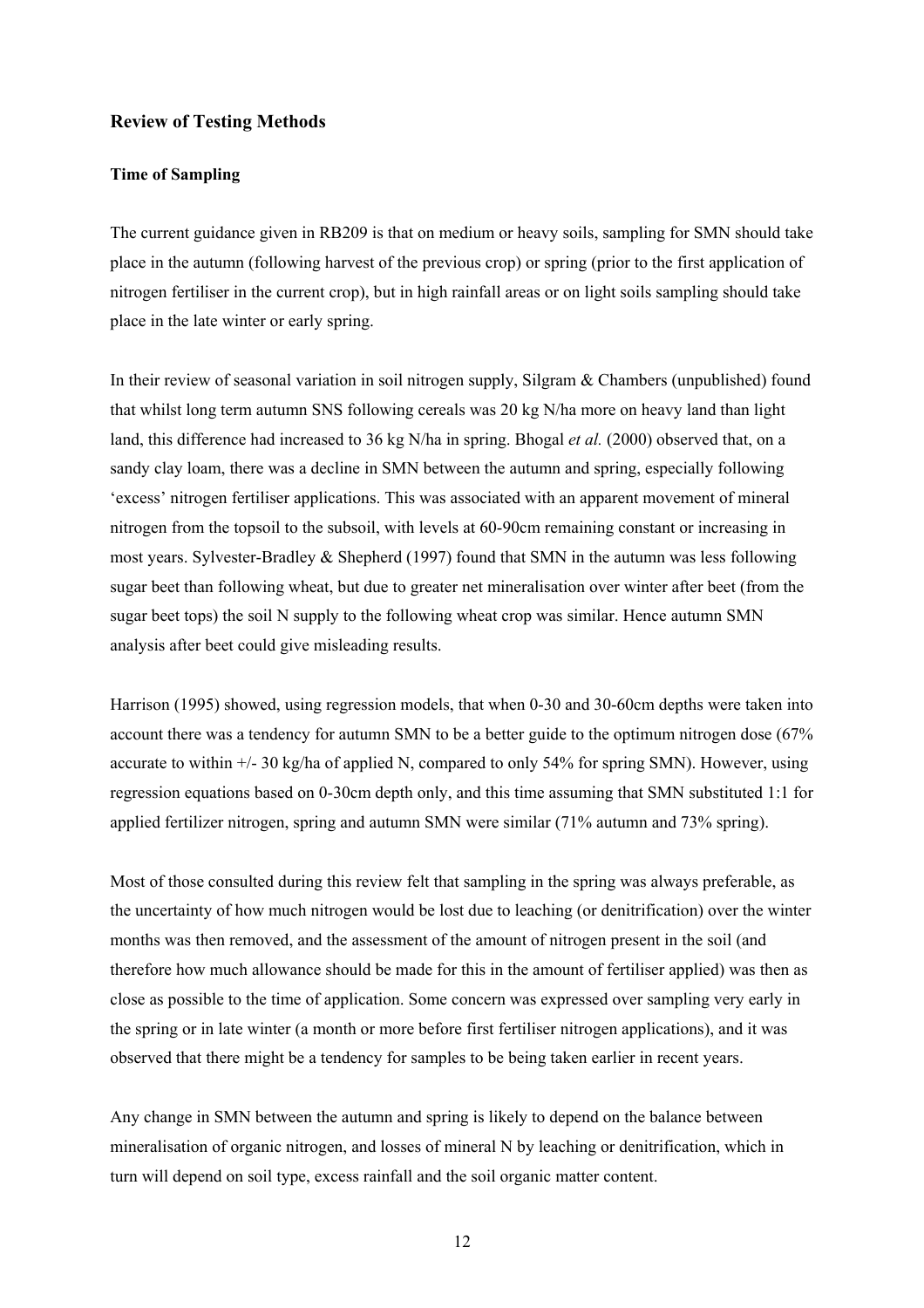The most appropriate time to sample might depend on the purpose for which the information is being obtained. Sampling in the autumn will give the best indication of the soil nitrogen that might immediately be available to an autumn sown crop (top 0-30cm of soil only), and will also indicate the amount of nitrogen that could potentially be lost through leaching by excess rainfall (or denitrification) over the winter months, especially on light or shallow soils. However the only immediate value to a grower would be where an autumn nitrogen application is being considered, otherwise it indicates only in hindsight how closely total nitrogen supply matched uptake by the previous crop.

Silgram & Chambers (unpublished) found that, following wheat, autumn SNS was strongly influenced by soil type and year, and was related to topsoil nitrogen content, but there was some effect of nitrogen applied to the previous crop. In turn, autumn SNS, along with total nitrogen content of the topsoil, were major factors in determining the spring SNS following cereals (or oilseed rape) on heavy land.

Sampling in the spring, once any losses over the winter have taken place, are more likely to provide a useful indicator of what is potentially available for uptake by the current crop, but does not necessarily provide a reliable guide to what is likely to remain in the soil after harvest (and therefore be at risk from losses the following winter). Silgram & Chambers (unpublished) did find that, following oilseed rape on heavy land, autumn SNS was influenced by the SNS in the previous spring, as well as the nitrogen fertiliser applied to the previous crop.

Observed differences are not restricted just to autumn versus spring. Substantial temporal variation in the spring has also been identified during sampling exercises (Table 3).

| Location     | Soil Type      | Previous    | soil N $(0-90cm)$ kg/ha |          |       |
|--------------|----------------|-------------|-------------------------|----------|-------|
|              |                | Crop        | January                 | February | March |
| Bedfordshire | deep clay loam | <b>WOSR</b> | 116                     | 110      | 17    |
| Hampshire    | chalkland soil | set-aside   | 46                      | 94       | 147   |
| (TAG, 2003)  |                |             |                         |          |       |
| Northants    | boulder clay   | cont. WW    | 26                      | 38       | 65    |
| Lincolnshire | clay loam      | <b>WOSR</b> | 129                     | 94       | 50    |
| (TAG, 2002)  |                |             |                         |          |       |

**Table 3. Month to month variation in soil mineral nitrogen test results**

(Winter wheat, no fertiliser applied, and no previous use of organic manures except Lincs 2002)

During the consultation it was suggested that fluctuation of 10-20 kg N/ha between months was normal, potentially more following a wet month, and that notable differences between months were likely to be observed 30-40% of the time. It was also suggested that occasional large differences between months were most likely to be due to sampling or laboratory / test errors.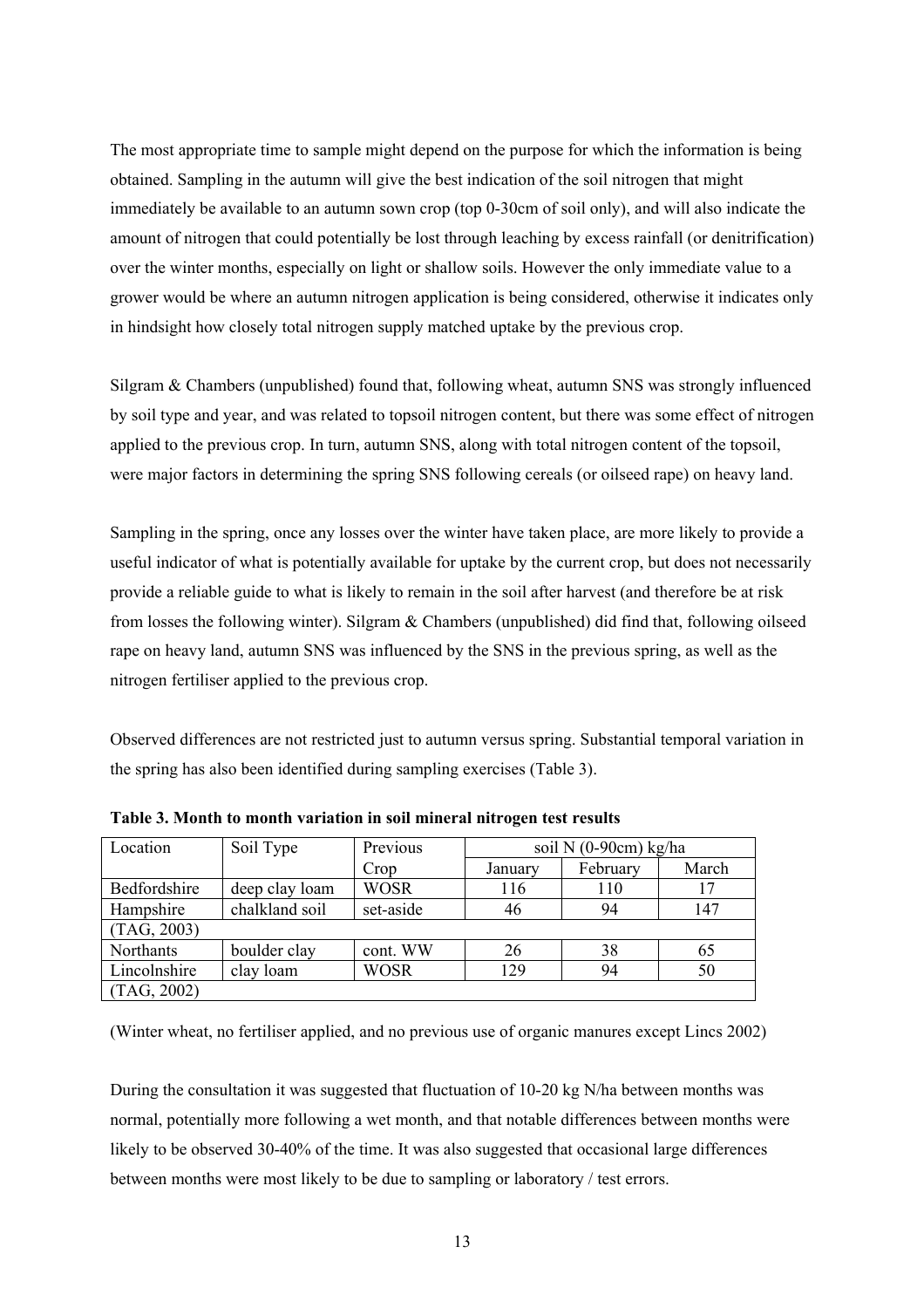#### **Depth of Sampling**

Chaney (1990), when sampling eight winter wheat sites post-harvest in 1987 and 1988, found that 50% of the total nitrate detected was in the top 0-30cm, 30% in the 30-60cm and 20% in 60-90cm. Stokes *et al.* (1998) found that, for a range of previous crops and soil types at two locations, SMN was distributed throughout the 0-90cm soil profile, with more than half present below 30cm depth. However, the less nitrogen applied to the previous crop, the less was present at depth (60-90cm). In individual fields the proportion of SMN present at different depths can vary considerably, as highlighted by data from 6 TAG sites on medium/heavy soils sampled in February 2005 (Table 4).

| County      | Soil Type       | Previous     | <b>Total SMN</b> | % present at depth of |           |          |
|-------------|-----------------|--------------|------------------|-----------------------|-----------|----------|
|             |                 | Crop         | (kg N/ha)        | $0 - 30$              | $30 - 60$ | 60-90 cm |
| <b>Beds</b> | clay loam       | w beans      | 25.0             | 37                    | 38        | 25       |
| <b>Beds</b> | clay loam       | w wheat      | 86.7             | 13                    | 63        | 24       |
| E Yorks     | silty clay loam | combine peas | 84.0             | 26                    | 31        | 43       |
| E Yorks     | silty clay loam | combine peas | 60.3             | 31                    | 47        | 22       |
| Essex       | clay loam       | turnip seed  | 56.8             | 15                    | 45        | 40       |
| Northants   | clay            | NR set-aside | 96.1             | 71                    | 19        | 10       |
| Mean        |                 |              | 68.2             | 32                    | 41        | 27       |

**Table 4. Soil Mineral Nitrogen Present in February 2005** 

The commercial service first launched by ADAS in 1991 was based on sampling in two or three 30cm depth layers, down to 60cm depth in the autumn (for medium or heavy soils), and to 90cm depth from late winter onwards. This provides the basis of the advice in RB209, with the following conditions:

- 1. For deep rooted crops an estimate of mineral nitrogen in the 60-90cm layer should be made if this is not sampled
- 2. For very shallow rooted crops, sampling to 30cm is all that is justified.
- 3. In addition, as the top 2cm of soil may be contaminated with vegetation, this is usually discarded.
- 4. If different soil layers are to be analysed separately, it is important to avoiding contamination between one depth and another, which requires particular care when sampling by hand.

There were differing views expressed on sampling depth during the consultation for this review. The majority of those consulted agreed that sampling to 60cm depth was necessary, but some questioned the value of sampling to 90cm depth even in the spring. One laboratory reported that many of the samples that they now received were to 30cm depth only, with very few 60-90cm samples. Another current commercial service relies on prediction of the SMN present in the subsoil below 30cm depth, based on a large number of reference sites that have been sampled previously to greater depth.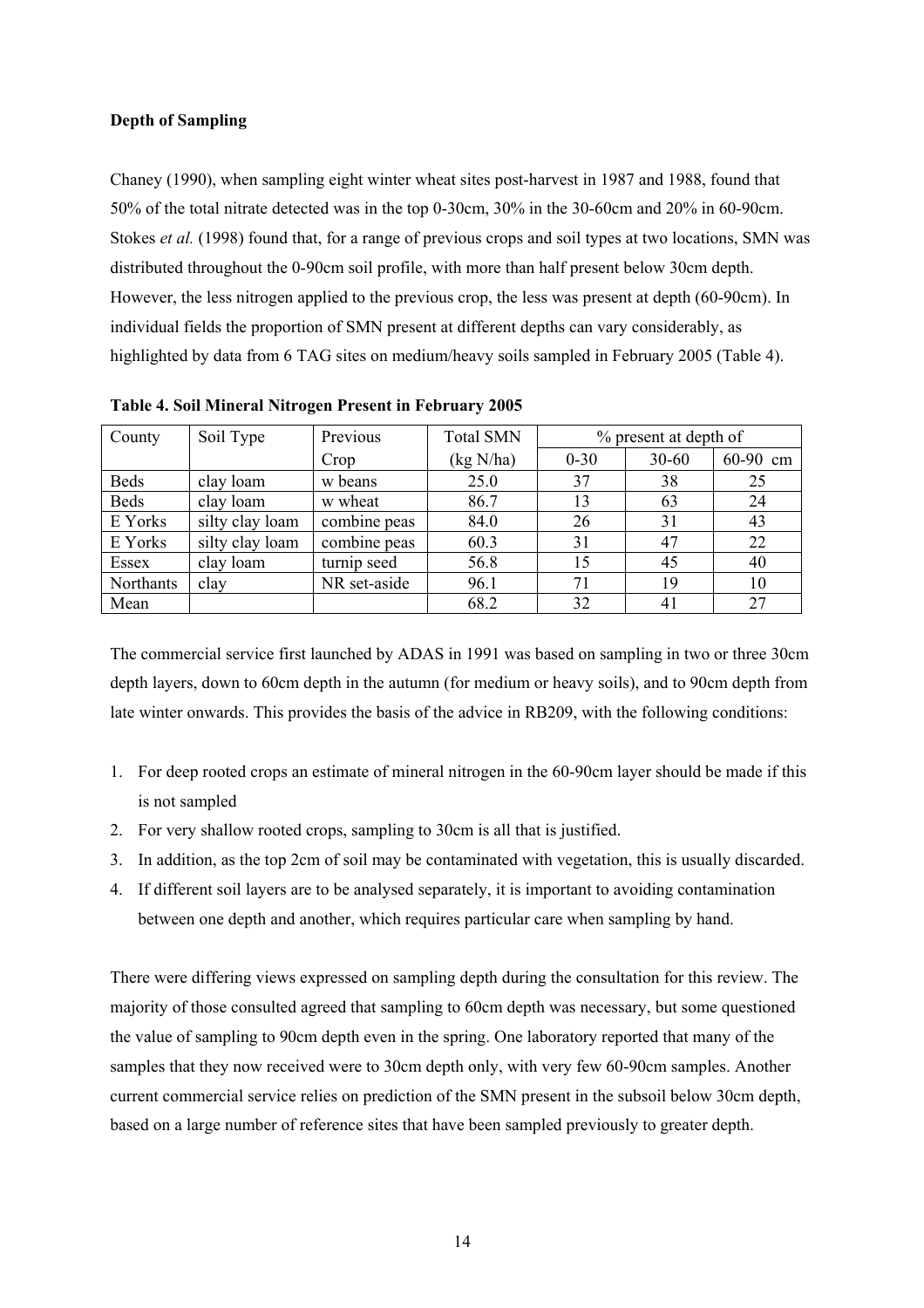It was suggested that sampling at 60-90cm depth in January or February may give a misleading indication of what might be taken up by a crop whose roots might not reach that depth until April, especially on light soils or following very wet springs. This would be less of a concern for heavier land, drier springs or earlier established crops. It was also argued that samples taken to only 30cm depth immediately after prolonged heavy rain could give misleading results. Nitrogen may have moved deeper in the profile, but could still be available to the crop, or may be replenished in the upper layer by fresh mineralisation. There was a general consensus that there is a need to take careful account of seasonal rainfall and rooting depth of the crop to decide both the depth and time of sampling

Harrison (1995) showed that there was correlation between the amount of soil nitrogen present at different depths, both in the autumn and spring, with the greatest correlation between adjacent depths (in particular 30-60cm and 60-90cm). As a result, he found no loss of strength in the relationship between optimum nitrogen dose and SMN by excluding the 60-90cm values. Using regression models he found SMN at 0-30 and 30-60cm could be used to predict the optimum applied nitrogen dose for yield, but that the 30-60cm depth appeared to have more effect at reducing the dose than 0-30cm.

The value of separately testing individual sample depths has also been questioned, for situations where there is no particular interest where the soil nitrogen is within the profile (for crops whose roots will invariably reach 90cm, or deeper, on medium or heavy soils). The advice issued on SMN testing by the Foundation for Arable Research (FAR), the arable crop levy organisation in New Zealand, says exactly this. The cost saving could allow an increased sampling intensity, or repeat sampling at a later time. However, if the effectiveness of nitrogen uptake alters with depth (see later), analysing the full depth as one could give very misleading results.

#### **Sampling Intensity**

The existing guidelines given in RB209 recommend a minimum of ten replicate cores per field for soil nitrogen testing. For a homogeneous site, it is assumed that these would be taken in a systematic 'W' shaped pattern across the field, avoiding atypical areas (such as gateways or hollows). Field size is also not then important. Where areas of a field are know to differ in soil type, previous cropping or fertiliser/manure use, these have to be sampled separately. The cores must then be thoroughly mixed and carefully sub-sampled to obtain the required soil quantity for sending to the laboratory. Several of those consulted identified that this mixing and sub-sampling stage could be easier said than done, especially for poorly structured clays or subsoils.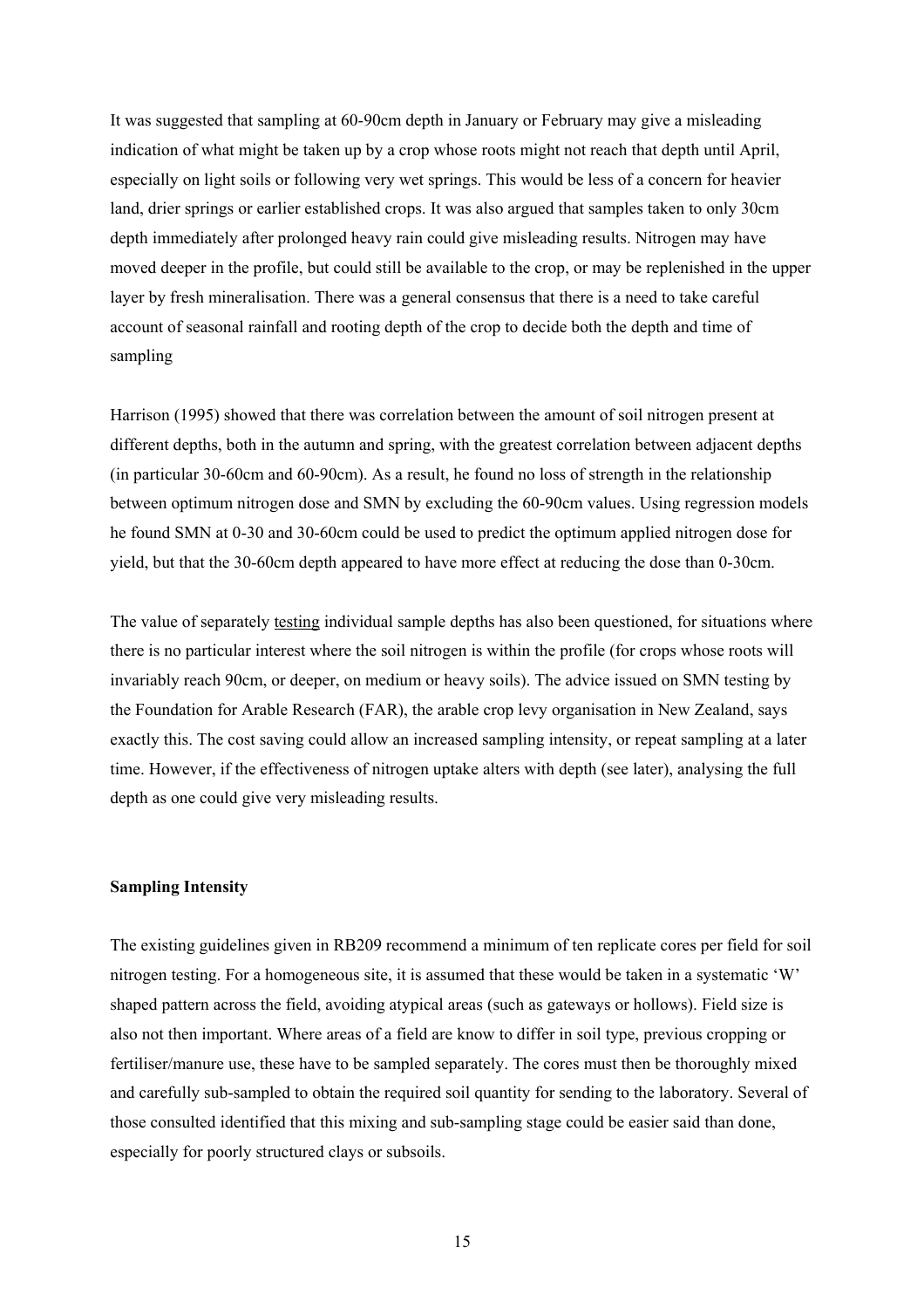There appears to be general agreement that this minimum sample number had been determined as much by what was practical for manual sampling at depths down to 60 or 90cm, as to what was needed to provide a robust value within acceptable limits. It was not felt possible to define an optimum number of cores for every situation, as this would depend on the accuracy required and the level of variation present. The recent introduction of mechanical sampling, which typically allows a 0-90cm depth to be sampled within 30 seconds, means that a sampling intensity of 15-25 cores per 10ha field is now common, which should help to minimise the problem of unrepresentative cores provided that sampling points are chosen carefully.

#### **Sample Handling, Storage and Speed of Processing**

The advice in RB209 is that soil samples for SMN testing should be kept refrigerated and transported rapidly to the laboratory. This is often achieved in practice by packing with ice blocks in insulated containers, and sending by 'next day' courier in the first half of a working week. Consultation for this review surprisingly revealed differing views on the need to keep samples cool. However, most felt that samples should be refrigerated, and it was suggested they could be stored for up to 3 days in a fridge at 0-5<sup>o</sup>C. Freezing to -15<sup>o</sup>C was considered acceptable if samples had to be stored for more than 3 days, but samples needed to be tested quickly upon thawing, and concerns had previously been expressed by one UK laboratory that thawing after freezing increases mineralisation.

Recent work by Ma *et al.* (2005) in the USA has examined the effects of various methods of preserving samples (other than refrigeration) on the amount of inorganic N extracted by KCl. Over a two year period they examined soil samples from 0-20cm depth taken from eight locations representing different soil types. All of the preservation methods caused an increase in ammonium N, and to a lesser extent nitrate N, compared to immediate extraction and analysis of fresh samples. Airdrying at room temperature  $(22^{\circ}C)$  produced the smallest increases in total inorganic nitrogen, and air drying in a greenhouse the highest. Freezing (to  $-15\degree$ C for two months) produced the highest increase in one season, and the lowest in another. They concluded that if preservation was necessary, air drying at room temperature was a reasonably reliable method, especially for nitrate N in low mineral nitrogen content soils.

A sensible compromise could therefore be to keep the soil samples at the same temperature as they were in the ground, such that if samples are sent to the laboratory immediately and tested the next day, refrigeration might not always be necessary.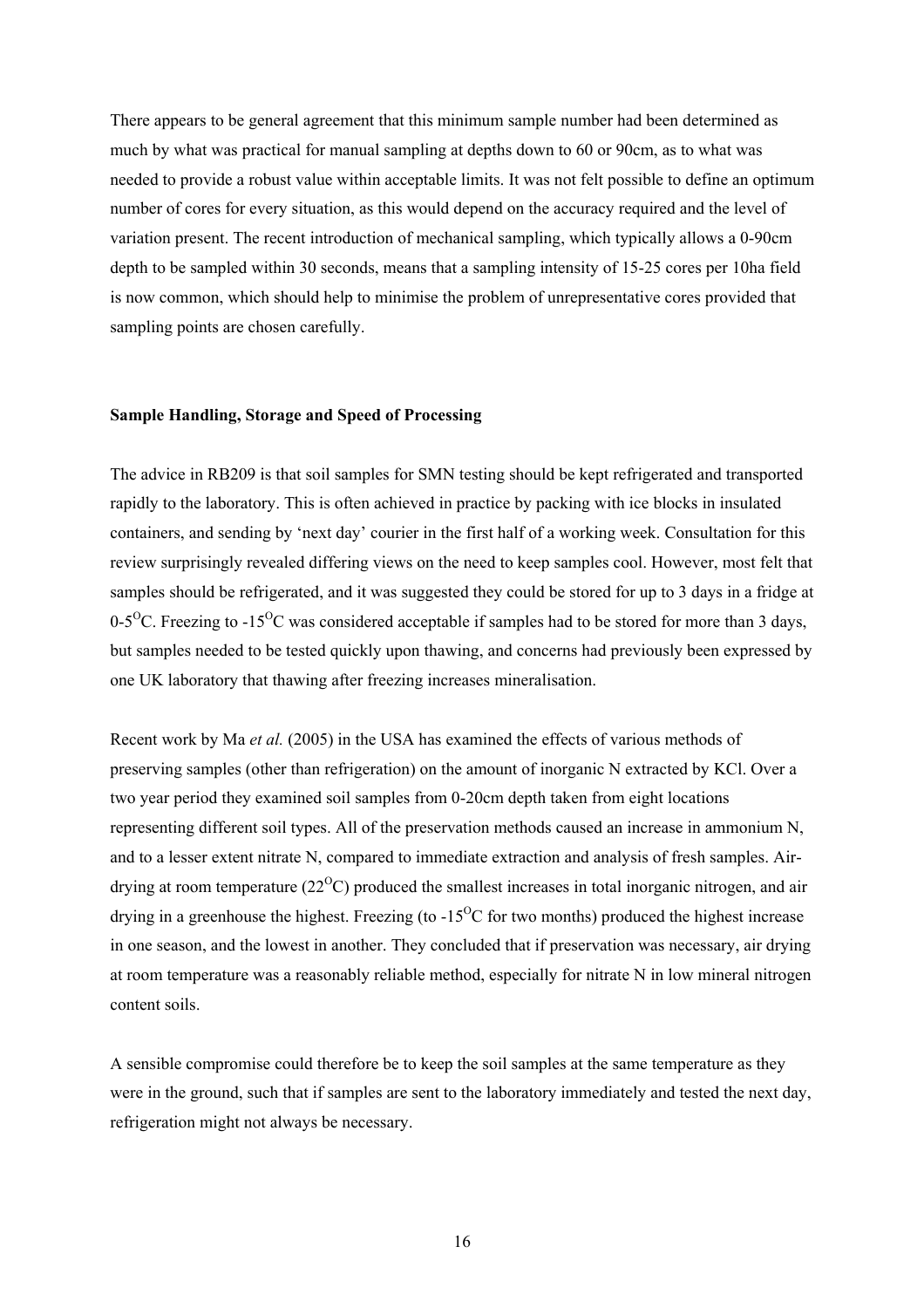#### **Laboratory Procedures for Analysis of SMN**

The standard procedure for the analysis of available soil nitrogen is described in MAFF Reference Book 427, The Analysis of Agricultural Materials (Anon., 1986). The principle stages are:

- Extraction with 2 Molar potassium chloride (KCl)
- Filtration of the extract
- Analyse for nitrate N and ammonium N by colorimetry
- Conversion of the nitrate and ammonium N concentrations to quantities per hectare using the bulk density of the soil

Within each of the stages there is the possibility of variation, and any errors in ppm could then be multiplied up by a large factor:

- Some laboratories use 1M rather than 2M KCl. It was considered by some that this might be important, and it was suggested that the results obtained from the two methods could be different.
- The soil solution ratio adopted, and how long it is shaken for
- The filter papers used (some contain nitrogen)
- The colour determination and standards used for the colorimetry
- The soil bulk density used. This is often standardised at 1.33  $g/cm<sup>3</sup>$ , but could easily vary by +/- 20% compared to this. Peaty or stony soils present a particular problem.

However, during the consultation it was suggested that it should be possible for the analysis procedure itself to be accurate to within 1-2 kg N/ha for both ammonium and nitrate-N.

Many of those consulted during the review process suggested that confidence in the laboratory testing procedure itself could be improved by the introduction of a code of conduct or British Standard, or the re-introduction of formal sample exchange or ring testing. Some of the laboratories indicated that they already participated in some form of sample exchange. Whilst it was acknowledged that differences in procedures exist, it was observed that for a ring test the ability to get identical samples delivered to each laboratory in the same condition would be a problem. There was a suggestion that variation between laboratories was unlikely to be having a significant effect on results, nevertheless differences of the size highlighted by the TAG data shown earlier would be a concern.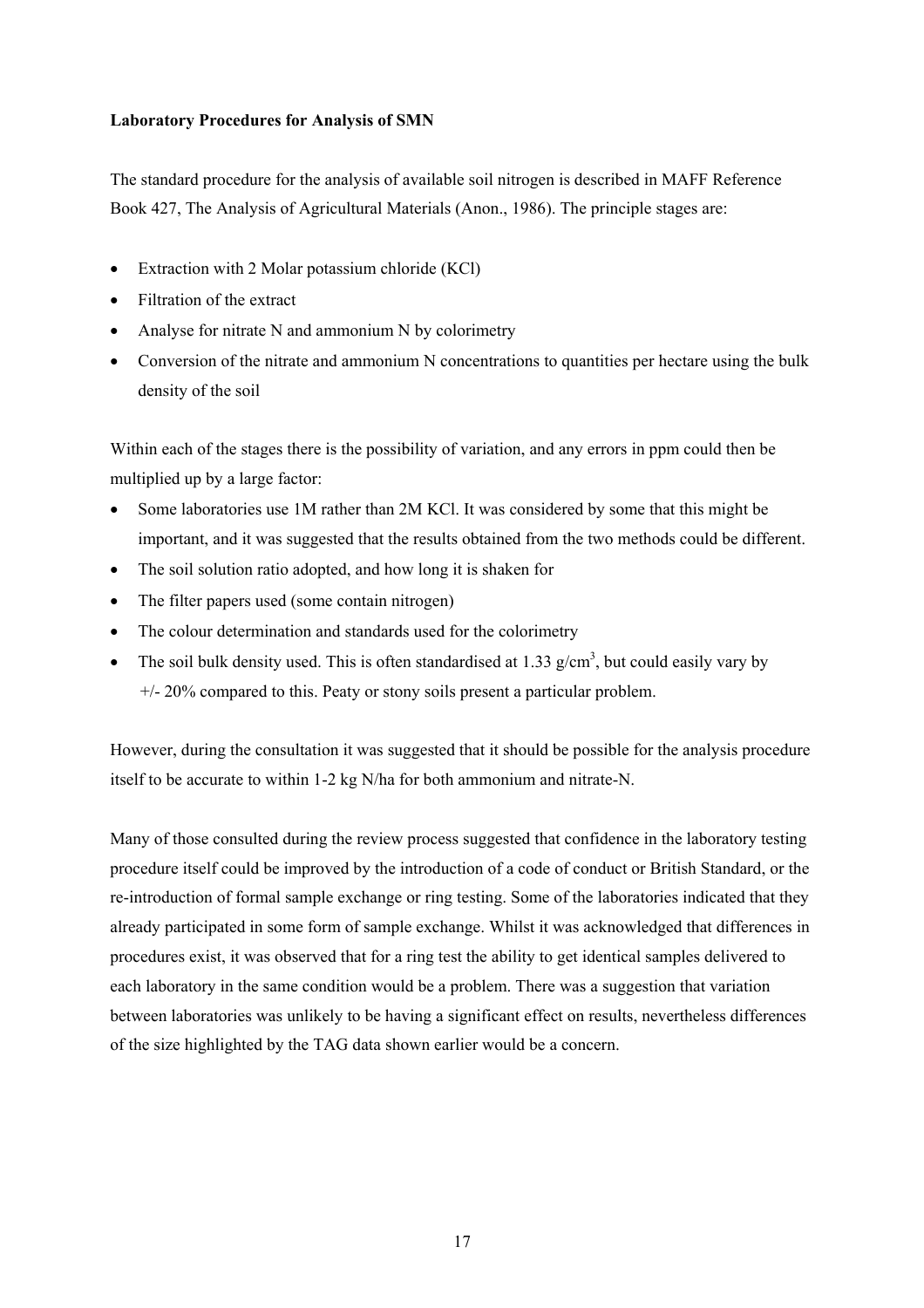#### **Rapid Tests**

Various attempts have been made to develop a rapid test for SMN that could be used in the field. For example, work done by Titchen & Scholefield (1992, 1995) found that a test using nitrate and ammonium test strips and a reflectometer was feasible and provided accurate results (within 5% of conventional laboratory based methods) within about an hour on grassland. They suggested that this type of test could be useful for making in-season adjustments to nitrogen applications. Ehsani *et al.* (1999) found that it was possible to sense SMN content in the soil using near infrared reflectance, provided that a site-specific calibration was carried out to filter out interfering effects. Hence this would only be of use for analysing within field variation in SMN, in an otherwise uniform site.

#### **Estimation of Mineralisable Nitrogen**

Although this review has focused on the determination of soil mineral nitrogen that is immediately available, it is widely acknowledged that the total reserve of organic nitrogen in the soil (whether from crop debris or indigenous organic matter) and its subsequent mineralisation can make a significant contribution to the amount of mineral nitrogen that subsequently becomes available to the crop. It has been estimated that SMN usually represents less than 1% of the total nitrogen present in the soil for fields in long-term arable cropping (Chambers *et al*, 1991).

Chambers *et al* (1991) observed that responses to fertiliser nitrogen decreased with increasing SMN, with no response at all above 250-300 kg/ha SMN (measured in the autumn). However, responses were variable between sites with similar levels, and this was attributed to differences in mineralisation later in the season. Harrison (1995) also concluded that factors other than variation in SMN alone were responsible for a substantial proportion of the variation in optimum nitrogen dose, and that this was most likely due to net mineralisation of organic matter and previous crop residues after SMN testing had taken place (estimated at up to 50-100 kg N/ha on high residue sites). Atmospheric deposition will (more predictably) add a further 35-40 kg N/ha (Goulding, 1990).

The nitrogen present in crop residues is likely to be released over a short period of time, depending on their C:N ratio, whereas nitrogen from soil organic matter would be cycled throughout the season. Conventional advice is that in mineral soils of low to average organic matter content, the net amount of mineralisation will be small. However, Shepherd & Sylvester-Bradley (1996) found that for wheat following oilseed rape, for soil organic matters within the range 2-8%, each 1% of organic matter contributed the equivalent of 25 kg N/ha. RB209 suggests that a soil with a topsoil organic matter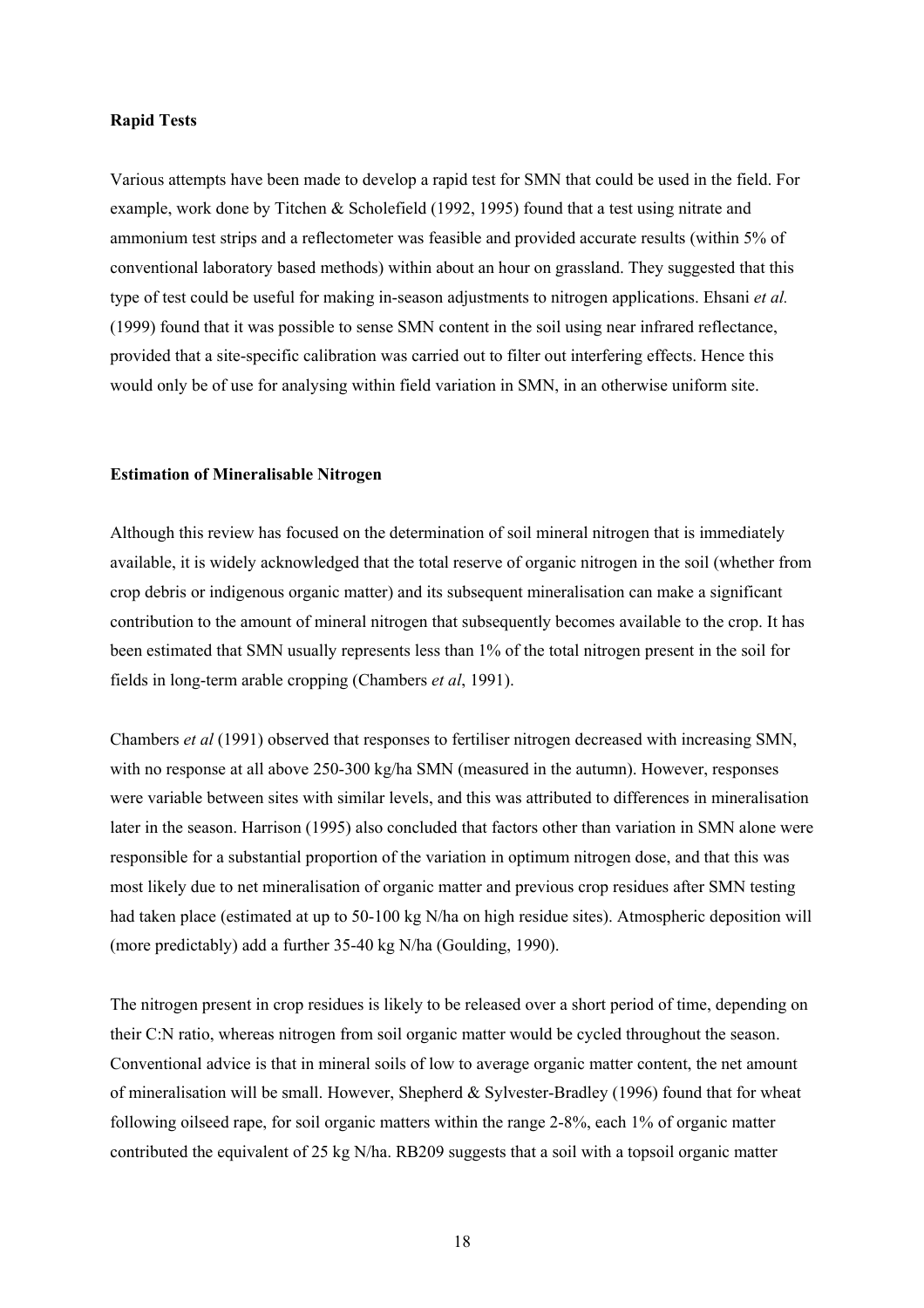content of 10% may release 60-90 kg/ha more potentially available nitrogen than a soil with 3% organic matter (or 150-200 kg/ha more if the topsoil organic matter content is 20%).

Various methods have been explored to try to predict the amount of nitrogen that will become available during the season (known as potentially available nitrogen or PAN), including measurement of topsoil organic matter content, anaerobic incubation of soil samples in the laboratory, and computer modelling.

Wehrmann & Scharpf (1986) carried out investigations on 53 loess loam soils in Southern Lower Saxony with wheat. The aim was to forecast net mineralisation between the time of SMN analysis and the end of nitrogen uptake, by biological/chemical soil test methods and by calculation. No relationship was found between net mineralisation (determined from the increase in SMN on sheltered fallow plots or by plant analysis) and the laboratory values predicted by 11 different methods. Others have explored various incubation methods and found good correlations with the nitrogen release indicated in pot trials, but poor correlation with what appeared happened in the field (Richards, pers comm.), presumably due to the greater number of variables that affect mineralisation in the field. During the consultation it was suggested that estimates of PAN for peat or organic soils might be particularly unreliable, compared to what happens under field conditions.

One company currently includes determination of PAN as part of their soil nitrogen testing service, which is based on incubation for 7 days at  $40^{\circ}$ C, followed by normal extraction with KCl. A modification of the standard analysis for SMN, using hot KCl, was developed by Gianello & Bremner (1986). Here, the nitrate fraction extracted approximates to mineral nitrogen present at the time of sampling, but the increased ammonium fraction includes an amount that represents the more labile fraction of the soil organic matter. McTaggart & Smith (1993) found that this gave good correlation with uptake of soil nitrogen by spring barley provided that the previous crop was a cereal. Other attempts have also been made to develop a chemical test that might correlate to incubation (Menasseri *et al.*, 1994).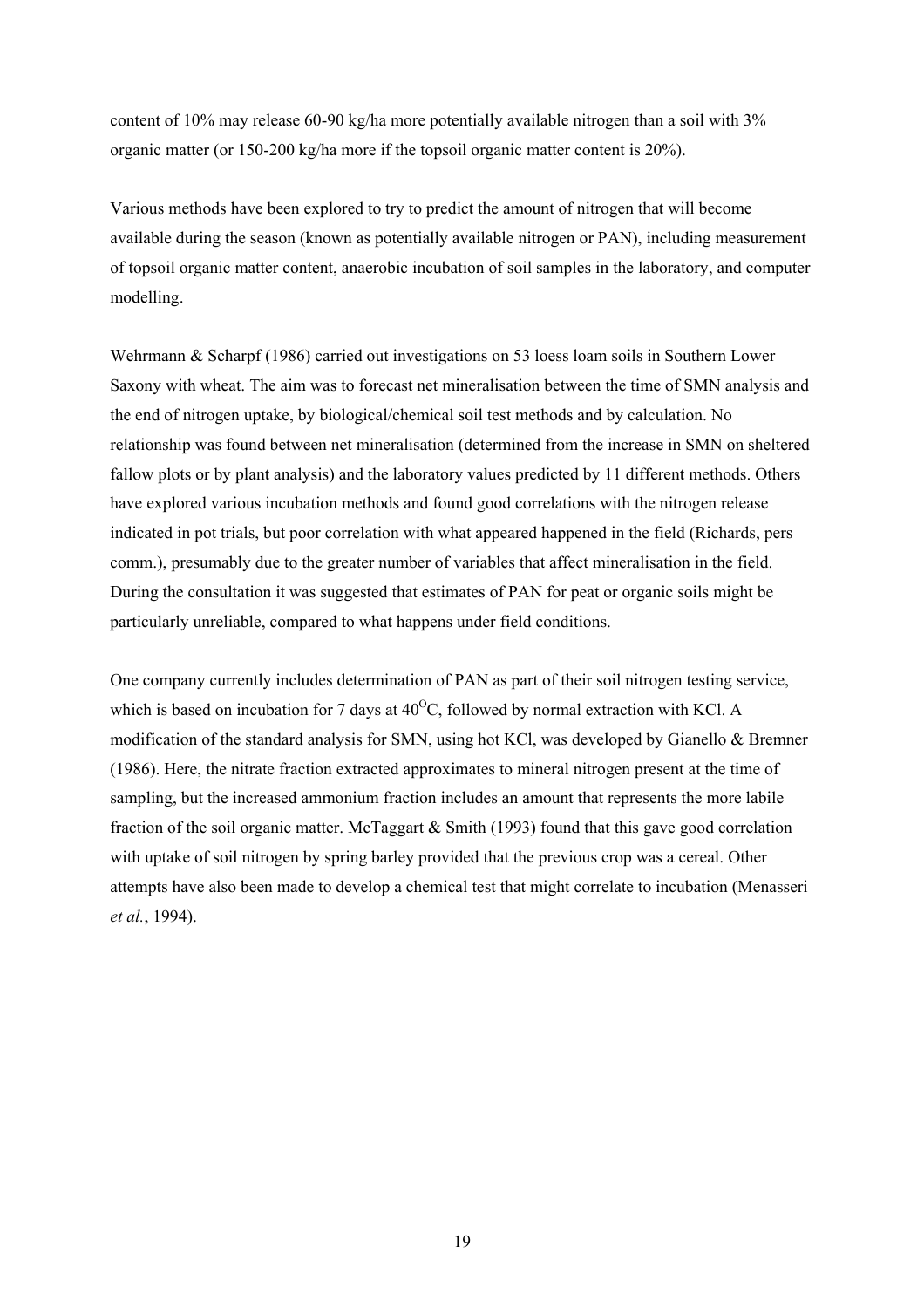#### **Application and Interpretation**

#### **Which Fields to Sample**

There are two ways in which the information from SMN testing might be used: as a guide to potential losses from the soil, or as a guide to the fertiliser nitrogen requirement of the crop. RB209 states (and previously concluded by Chambers *et al*, 1991) that, as a guide to fertiliser use, measurement of SMN will be of most value where high or uncertain soil nitrogen residues are expected. Examples include:

- Where organic manures are regularly used (but not within 2-3 months of their application)
- Following crops that leave large amounts of leafy, nitrogen-rich crop debris
- Where long leys or permanent pasture are ploughed out (but not in the first year after ploughing)
- Where there are indications of excessive nitrogen availability (e.g. lodging)

In more stable or predictable situations, such as all-arable rotations with no use of organic manures, use of the field assessment method (described earlier) is advised.

SMN analysis is not recommended on peat soils (on the basis that nitrogen released by mineralisation of organic matter is the major component of the SNS and is difficult to predict), or on established grassland. RB209 also indicates that sampling on nitrogen retentive, medium or heavy soils is more worthwhile than on sandy or shallow soils that are prone to leaching. Goodlass *et al.* (1996) found that on heavier soil types, previous crop affected both SMN and nitrogen requirement of the following crop, but on shallow and sandy soils, there was less variation in the spring SMN, and these soils showed no effect of previous crop on nitrogen requirement. However, there has been some suggestion that recent milder and drier winters have led to higher SMN levels in light soils than in heavier soils, possibly as a result of increased early mineralisation (e.g. Farmers Weekly, 23 December 05).

Webb & Sylvester-Bradley (1994) concluded that, whilst the uncertain (but potentially large) size of SMN residues after ploughing out grass had important implications, a single measurement of SMN was not an adequate basis for determining fertiliser nitrogen requirements for following crops due to variability, and that sampling three times was necessary to identify systematic variation. They found that knowing the fertiliser regime applied to the grass was just as good as an indicator of soil supply.

In Scotland, SMN testing is not generally recommended (Sinclair, pers comm.), other than in the second year following grass, as it is considered that SMN has limited predictive ability for optimising nitrogen doses. This might partly be due to the tendency for light soils to be more prevalent, higher rainfall, and higher organic matter (and ammonium levels) in the soil than in England. Instead SAC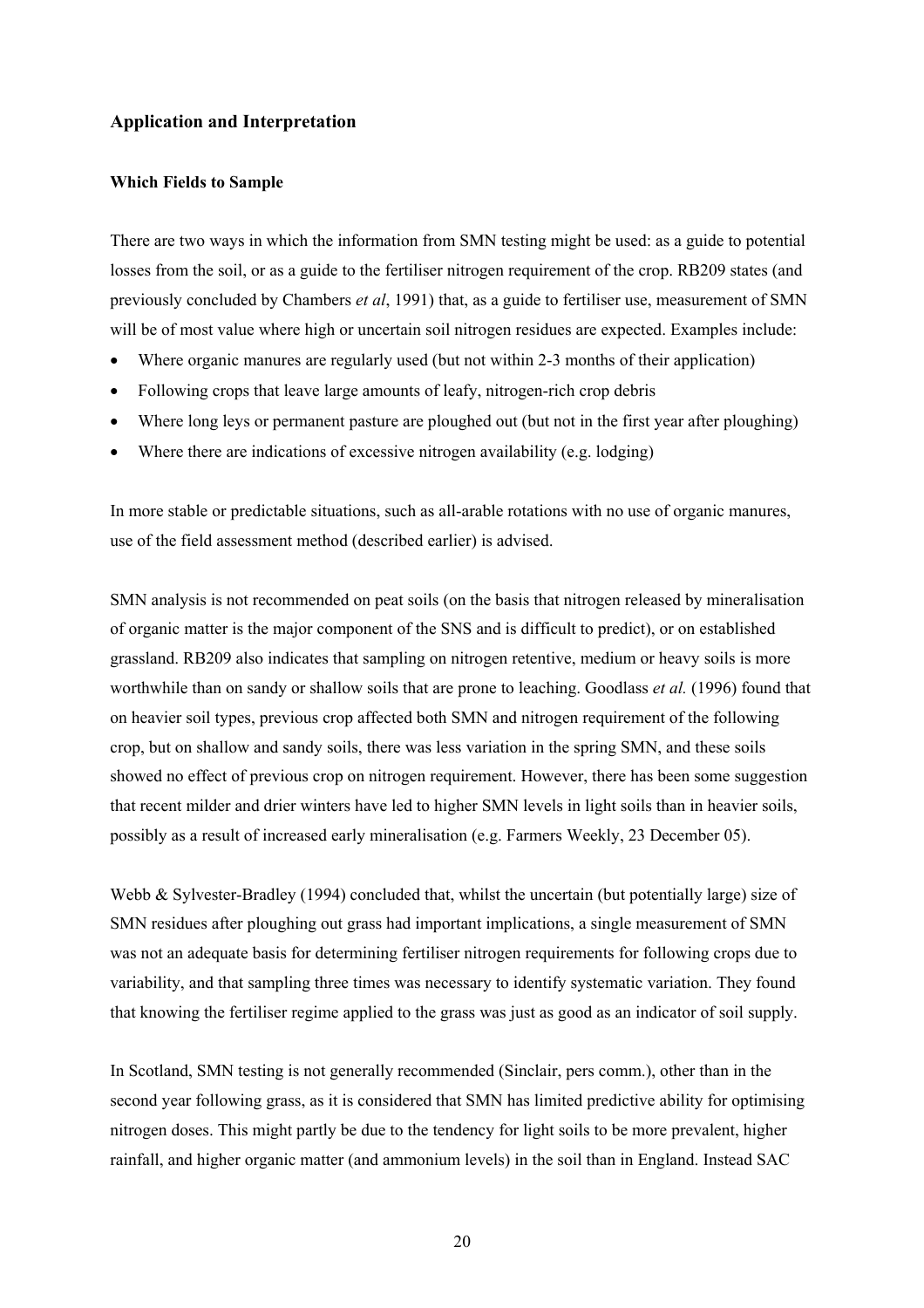nitrogen fertiliser recommendations are based on current crop and intended market, likely nitrogen residues (soil type and previous crop), rainfall over the winter and between fertiliser applications, and current/previous manure use.

Wehrmann & Scharpf (1986) examined the limitations of the  $N_{\text{min}}$  method that was developed in Germany. A high reliability in forecasting nitrogen fertiliser requirements was found if nitrogen supply was affected only by leaching, denitrification, mineralisation or immobilisation in the usual manner. The factors and conditions influencing this (largely through their effects on leaching and net mineralisation) were summarised as follows:

| Increased reliability                | Decreased reliability                  |
|--------------------------------------|----------------------------------------|
| rapid, early rooting                 | time between soil analysis and rooting |
| soils with high WHC and deep rooting | shallow or sandy soils                 |
| moderate rainfall                    | high rainfall                          |
| low organic manuring                 | high or changing organic manuring      |
| low temperatures                     | high temperatures                      |
| uniform rotation                     | variable rotation                      |

Note that two of the situations associated with low reliability (high or changing manuring, and variable rotation) are those in which RB209 suggests SMN testing will be of most value.

Some have suggested that following the use of organic manures sites should also not be sampled in the first year. As an alternative, Chambers & Smith (1992) found that SMN measurements following application of pig and cattle slurry and FYM were significantly related to the amount of ammonium nitrogen supplied by the manures (provided slurry was rapidly incorporated). Following poultry manure SMN was related to the amounts of ammonium and uric acid nitrogen. They concluded that analysing individual organic manures is a valuable technique for predicting crop available nitrogen. The recommendations issued by SAC suggest that analysis of crop residues for N and C content may also be helpful for high or variable residue crops, such as leafy vegetable and fodder crops.

Although rarely advised as a guide to nitrogen fertiliser use in Scotland, it is still acknowledged that SMN testing can be important to identify reserves remaining in the soil after harvest of the previous crop. The NVZ guidance note for inorganic N applications during the closed period, issued by SEERAD in July 2005, states that 'agronomic justifications for autumn nitrogen applications should be supported by SMN analysis', and that 'samples should be taken after harvest of the previous crop, and samples taken prior to cessation of the previous crop's growth will not be acceptable'.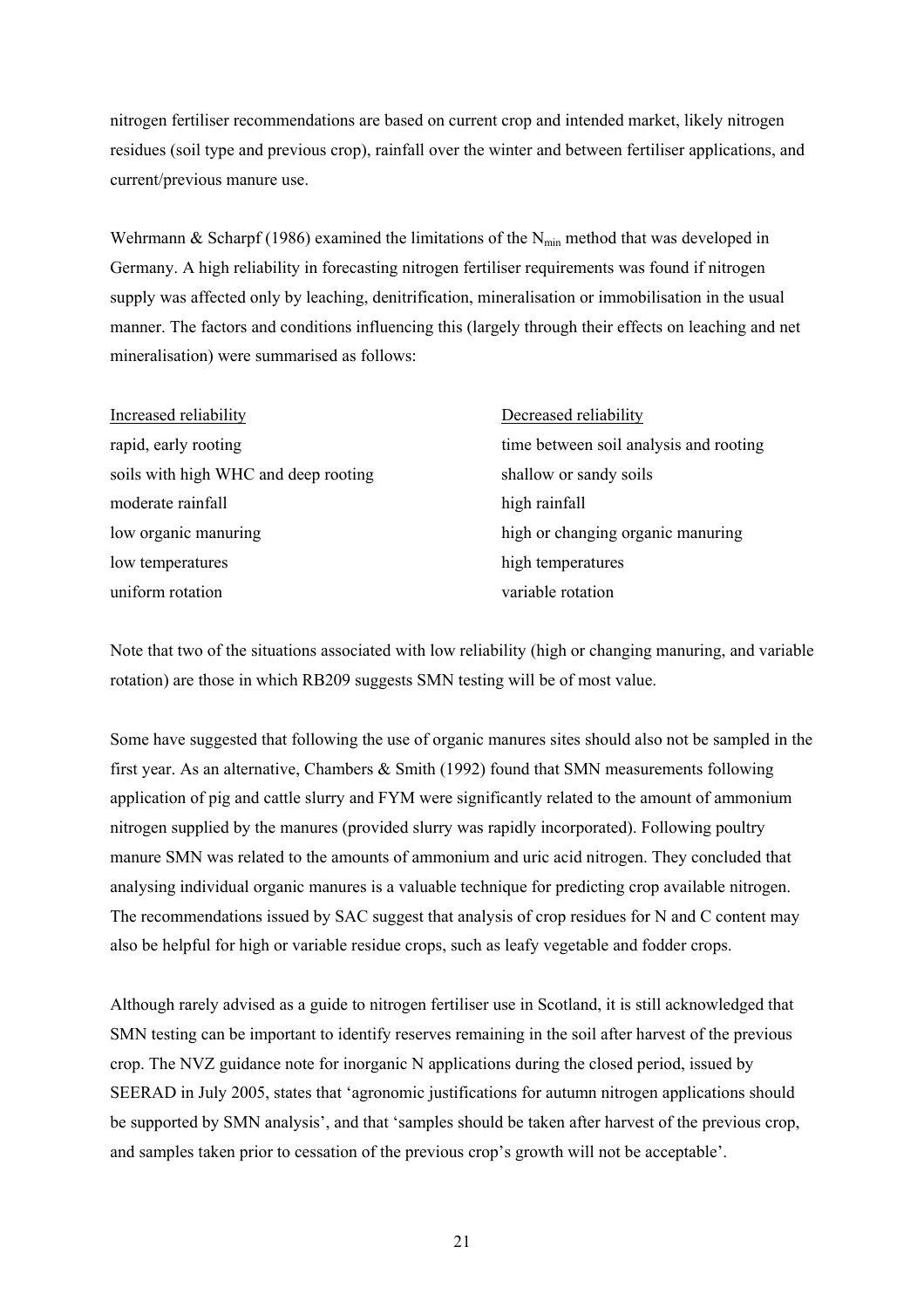#### **Accuracy and Reliability of Results**

Most of those consulted said that in their opinion the results of SMN tests were likely to be accurate within 10-20% of the total (so typically between 5 and 20 kg N/ha) on 70-80% of occasions. It was considered that much of the variation was likely to be due to sampling rather than analysis. It was felt that estimates of mineralisable nitrogen were likely to be much less accurate. It was accepted that there was sometimes variation in the results of SMN testing that could not be explained, and that the only realistic target was to ensure that the values reported were accurate for the day that the test was done. Many commented that they thought that the lack of accurate weather forecasting was a much greater limitation to the ability to predict SNS than the ability to determine available SMN.

Harrison (1995) concluded that, using best fit regression models, it was possible to predict the optimum nitrogen fertiliser dose for yield from SMN data within +/- 30 kg/ha of applied N in 54% (using spring SMN) or 67% (using autumn SMN) of cases. However, this assumed that some account was taken of differences between sites (in particular soil type and organic nitrogen reserves), which might alter the intercept of the relationship between SMN and optimum nitrogen fertiliser dose. Even allowing for the latter, this is a much lower level of confidence than that suggested for the actual measurement of SMN.

However, a recent review (unpublished) of over 40 winter wheat nitrogen response trials conducted by The Arable Group on a range of mineral soil types between 2000 and 2005 has revealed no correlation between optimum nitrogen fertiliser dose and SMN (measured to 60 or 90cm depth in early spring), for SMN values between 10 and 100 kg N/ha. A subsequent re-examination of the data from Harrison (1995) leads to the same conclusion for autumn SMN, if values in excess of 150 kg N/ha are excluded.

#### **How to Use SMN Information**

The consultation revealed a dichotomy between those who believe individual results are important to the grower, and those who believe only the overall trend is important. Concern was expressed that results from different sampling programmes in the same season sometimes gave opposite indications as to whether the overall trend in SMN was up or down. Where a grower is relying on tests from his own farm, it was suggested that a history of sampling was more useful than a one-off test, and that extrapolating results from one year into another was of little value due to changes between seasons. There was also the suggestion that a national data base, or series of reference sites, could be useful for individuals to compare against. In France, it is common for growers to use an average value for SMN measured in multiple fields. Extension services calculate and publish these based on soil type, previous crop and the use of organic manures (Laurent, pers comm.).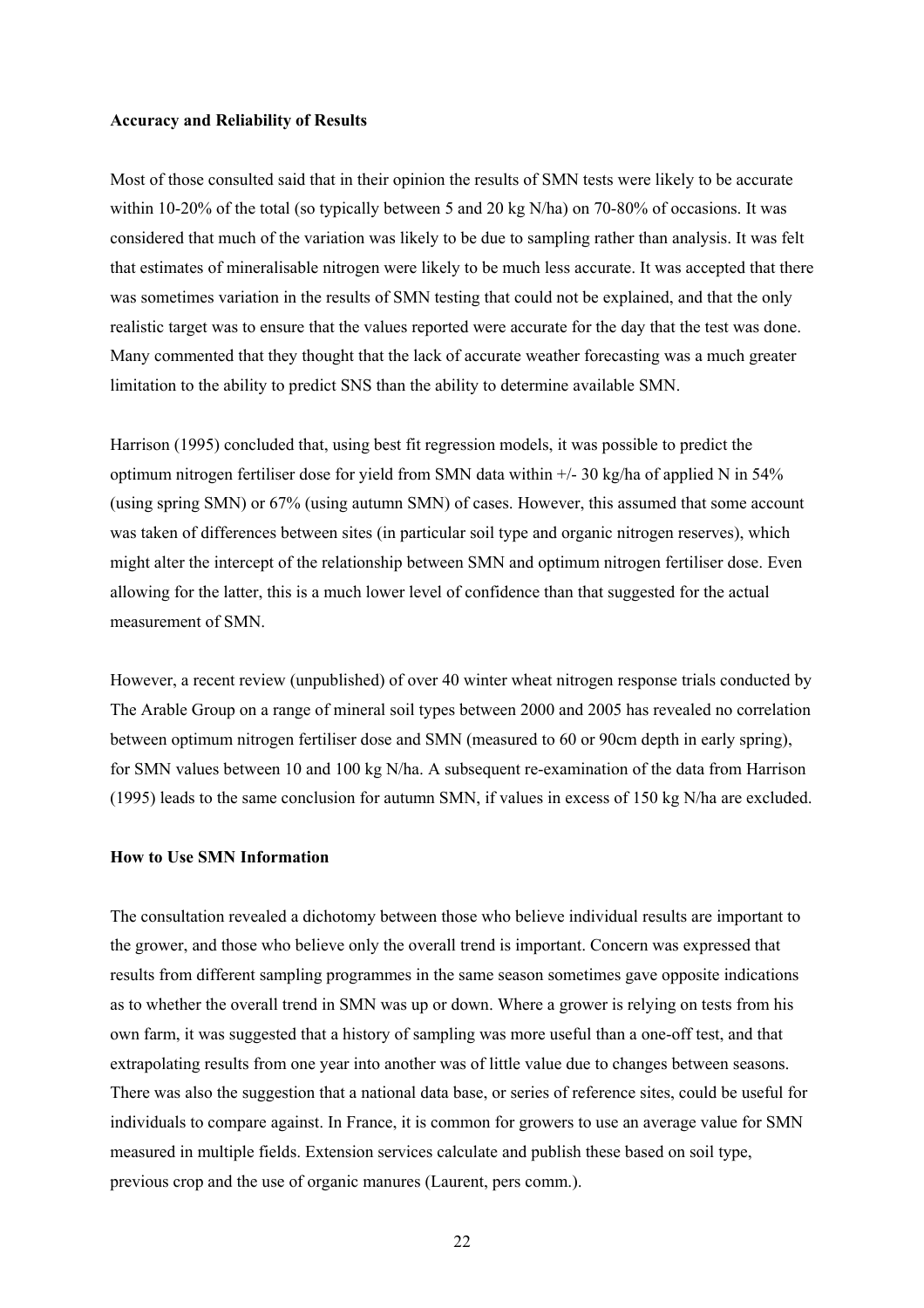Stokes *et al.* (1998) found that spring SMN accounted for 75% of the variation in crop N uptake between February and harvest in unfertilised crops. Sylvester-Bradley *et al.* (2001) reported that this work and that of others showed that SMN measured at one time (in February) is a good indicator of likely nitrogen capture over time, and concluded that SMN alone was sufficiently predictive because the most variable component of mineralisation (residues resulting from previous fertiliser use and previous crop) was realised before SMN was measured.

It could be argued that, in a stable rotation, the most reliable guide to whether nitrogen fertiliser doses are appropriate to requirement (and therefore how much there might be left that is at risk from losses) would be provided by sampling after harvest of the previous crop. If, year on year, sampling indicates relatively large amounts of SMN, then this would indicate applications to be in excess of requirement.

There are many indications that applications in excess of crop requirement are contributing to a build up of soil fertility (via organic matter or crop residues) that will subsequently provide part of the nitrogen supply to subsequent crops. Chaney (1990) showed that the amount of SMN remaining in the autumn or spring after harvest of the previous crop was dependent on the amount of fertiliser nitrogen applied over and above crop requirement (or the optimum rate for yield), not on the previous crop itself or the absolute amount of nitrogen applied. Shepherd & Sylvester-Bradley (1996) found that typically autumn SMN increased by an average of 15 kg N/ha for every 100 kg/ha applied to oilseed rape up to the economic optimum, but with larger increases in SMN above the economic optimum. Bhogal *et al.* (2000) also observed that post-harvest SMN increased with increasing nitrogen fertiliser application to the previous crop, but in this case it occurred at 20-40 kg N/ha less than the optimum fertiliser dose. Glendining *et al.* (1992) had previously reported that this might only occur where dry soil conditions or other factors had limited the uptake of nitrogen.

#### **Recovery of SMN**

It is widely acknowledged that crops do not recover all of the fertiliser nitrogen that they receive. Bloom *et al.* (1998) found apparent recoveries ranging from 43-88% in 70 experiments on winter wheat. RB209 suggests that average recovery in the grain and straw is about 60% on most soils (70%) on light sands, but only 55% on shallow soils). Powlson (1997) reported that under UK conditions around 15-25% of the nitrogen applied to cereals in the spring is often lost during the growing season. MacDonald *et al.* (1989) examined the contribution of unused nitrogen fertiliser post harvest to nitrate leaching. They, and others, have shown that less than 10% of the nitrogen leached in any one year comes directly from the fertiliser applied in that year. Most is from mineralised soil organic matter,

23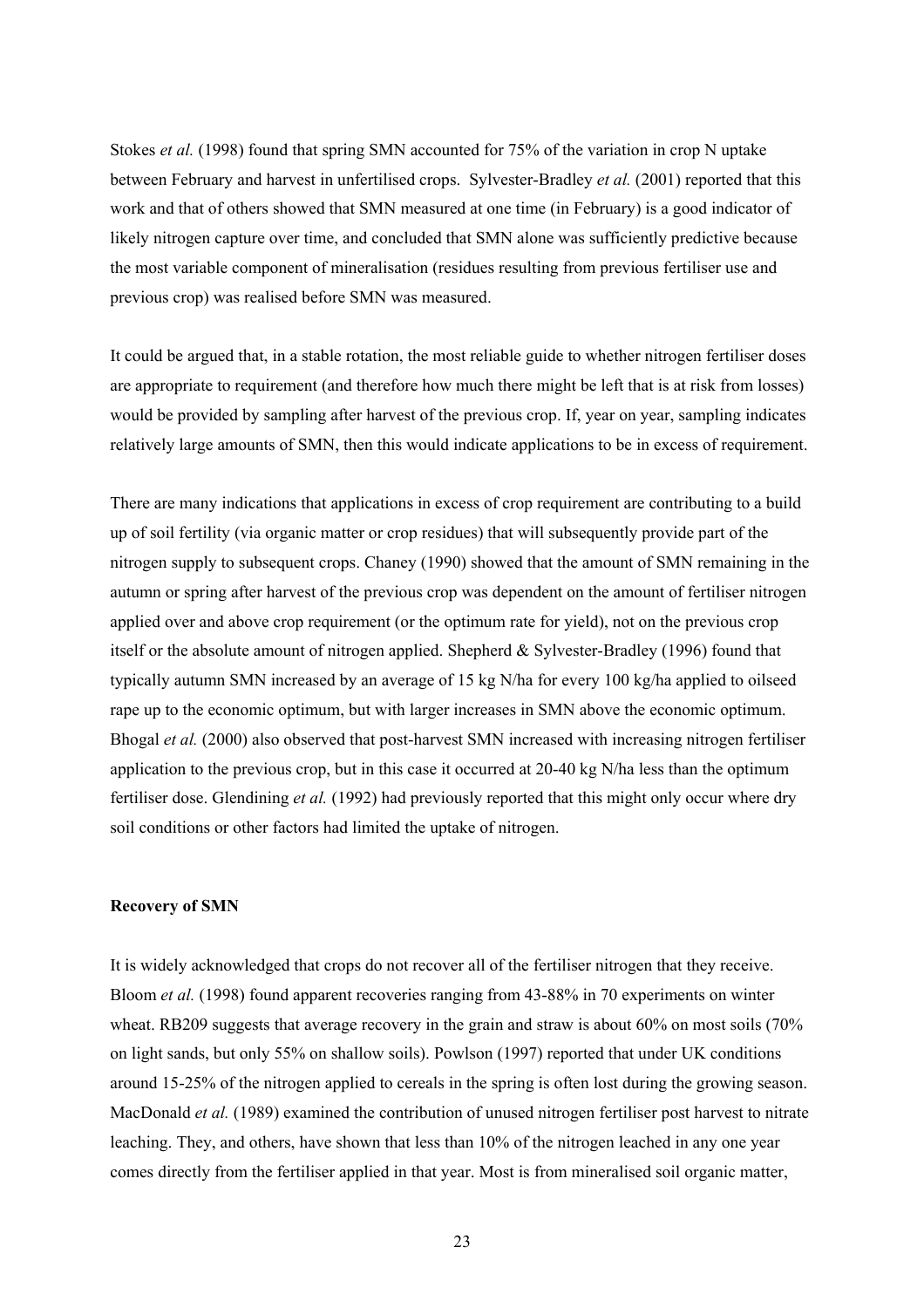built up from crop residues (and therefore indirectly from fertiliser nitrogen). King *et al.* (2001) suggested that temporary immobilisation (due to turnover of fine roots in the topsoil) during rapid growth could account for much of the apparent loss of applied fertiliser nitrogen.

Stokes *et al.* (1998) found that recovery of SMN in unfertilised crops was at least 100% (with on average an extra 30 kg N/ha taken up), but rightly pointed out that this does not mean that the exact same SMN measured in February was subsequently recovered in crop growth, but that there was a tight balance between mineralisation and immobilisation.

Harrison (1995) observed that, if it is assumed that soil nitrogen substitutes 1:1 for fertiliser nitrogen, the optimum nitrogen dose was best predicted by soil nitrogen in only the top 0-30cm depth. However, more of the variation in optimum dose was explained by not assuming a 1:1 relationship, and by including the 30-60cm depth. He concluded that it was likely that this was because the soil nitrogen below 30cm depth was more prone to losses, and taken up less readily by plant roots. This might apply particularly to soil nitrogen observed at 90cm depth in either the autumn or early spring. By the time that root systems are well developed at depth, in most practical situations fertiliser nitrogen will already have been applied and crops will be less reliant on scavenging for soil nitrogen at depth.

However, others have argued (and RB209 indicates this) that soil nitrogen may be taken up with greater efficiency than applied nitrogen due to being more evenly distributed down the soil profile. One reason for this might be that fertiliser nitrogen will mainly be present in the top 0-30cm of soil where the soil microbes (that are likely to lock-up or denitrify nitrate) are found. Further down there will be less microbes and less transformation (Barraclough, pers comm.). Stokes *et al.* (1998) found that 25% of the SMN recovered by unfertilised crops was taken up after flowering, and that uptake was least effective at this time where most of the SMN was close to the soil surface.

Kuhlmann *et al.* (1989) examined the utilisation by wheat of SMN from the subsoil at depths down to 200cm. They found that subsoil mineral N content varied widely with farming practice, but that winter wheat roots could take up nitrogen from depths down to 150cm. Averaged over 22 sites, 33% of the total nitrogen uptake was from the subsoil (range 9-75%), with 25% from 30-90cm and 8% from 90- 150cm. Decreasing the nitrogen supply to the topsoil increased uptake from the subsoil. Uptake from the subsoil was not dependent on water uptake as nitrate was readily transported to absorbing roots by diffusion. Rooting densities below 120cm were insufficient to extract much nitrogen until after flowering, but this could be important during grain fill if topsoil nitrogen is made unavailable by summer drought. If not taken up, this same nitrogen could be at risk from loss by leaching.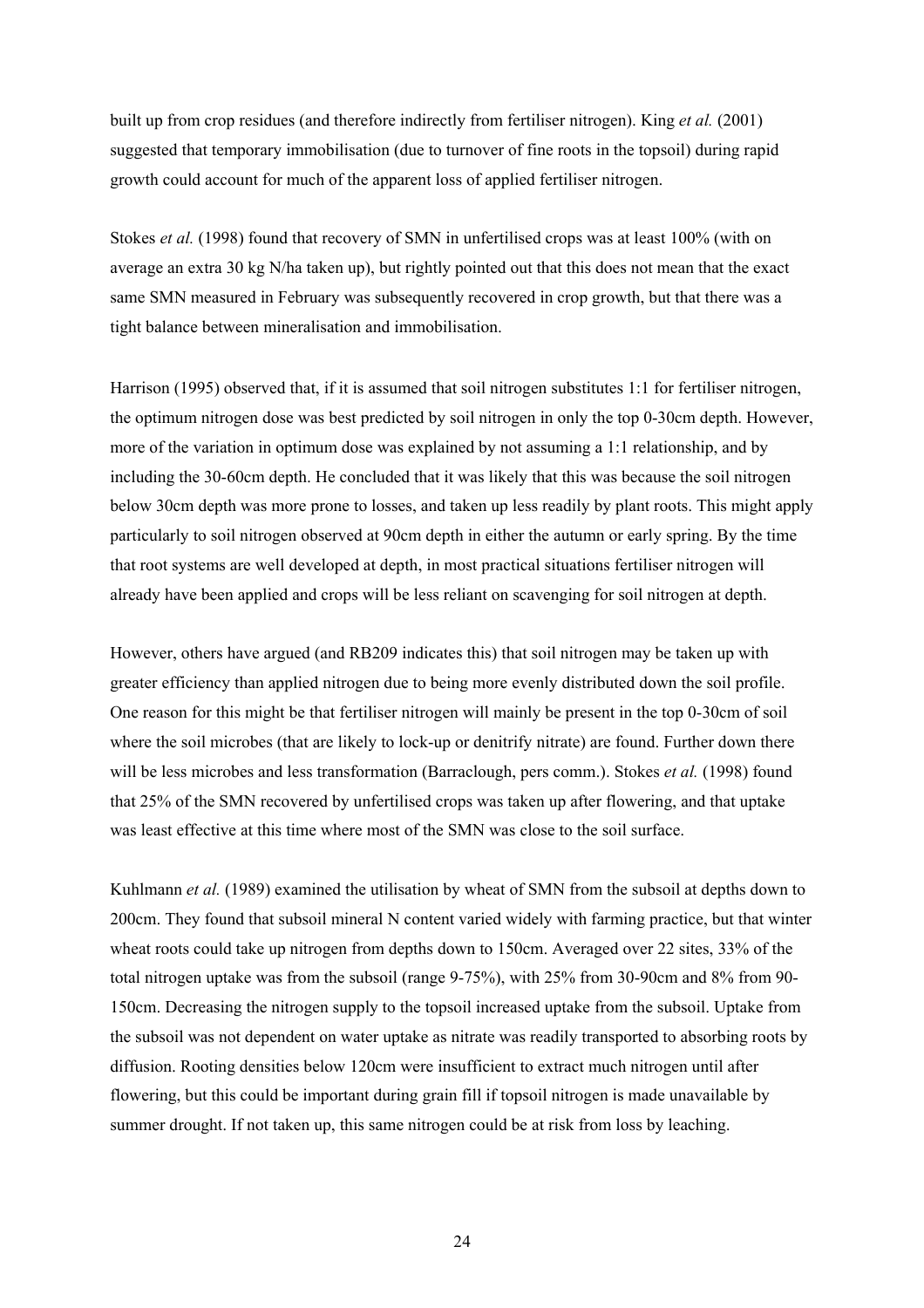#### **Conclusions and Recommendations**

It was evident from both the consultation process and the review of relevant literature that there are differing views as to when and how best to determine soil mineral nitrogen, and how to interpret the information gained. Most of the key elements have been re-examined in published research since the original development and validation of the procedure 30 years ago. Not surprisingly though, this research has not provided all the answers, and there has often been a proportion of variation that either could not be explained or predicted. Based on the views expressed and the research findings, the main conclusions from this review would have to be as follows:

- There is a good probability that, if properly conducted, the results obtained from SMN testing are a reasonable guide to the amount of available nitrogen present in the soil at the time of sampling. However, the accuracy is likely to be only within 10-20% (5-20 kg N/ha). Differences observed between sites or seasons of this magnitude are therefore of little significance.
- For mineral soils of relatively low organic matter content, testing the soil on only one occasion can provide a satisfactory guide to the likely soil nitrogen supply during the growing season, in the absence of applied fertiliser nitrogen. This should still be the case where there are large amounts of crop residue, provided that these have had time to mineralise prior to soil testing (which is likely to mean sampling in the late winter or spring).
- For soils with a high indigenous organic matter content, where significant quantities of nitrogen may be mineralised steadily throughout the growing season, this must be taken into account. In the absence of a reliable means of predicting this, a better guide to the rolling SNS might be obtained by sampling post harvest or in the autumn, as a baseline for the following spring.
- SMN testing has a very valuable role to play in quantifying the potential for losses of nitrogen to the environment, and in avoiding or identifying significant over-use of fertilisers. However, it is only an approximate guide to optimum doses of applied nitrogen. The implication from Harrison (1995) is that in at least 1 out of every 3 situations, the optimum nitrogen fertiliser dose indicated by SMN testing is likely to be more than 30 kg/ha out. If site factors such as soil type, soil organic matter and crop rooting depth are not taken into account, the error could be much greater. It is likely that many growers and agronomists are assuming a much higher level of accuracy.
- The efficiency with which SMN is utilised relative to applied fertiliser nitrogen when both are present is crucial. A lack of certainty about this undermines the value of SMN measurements.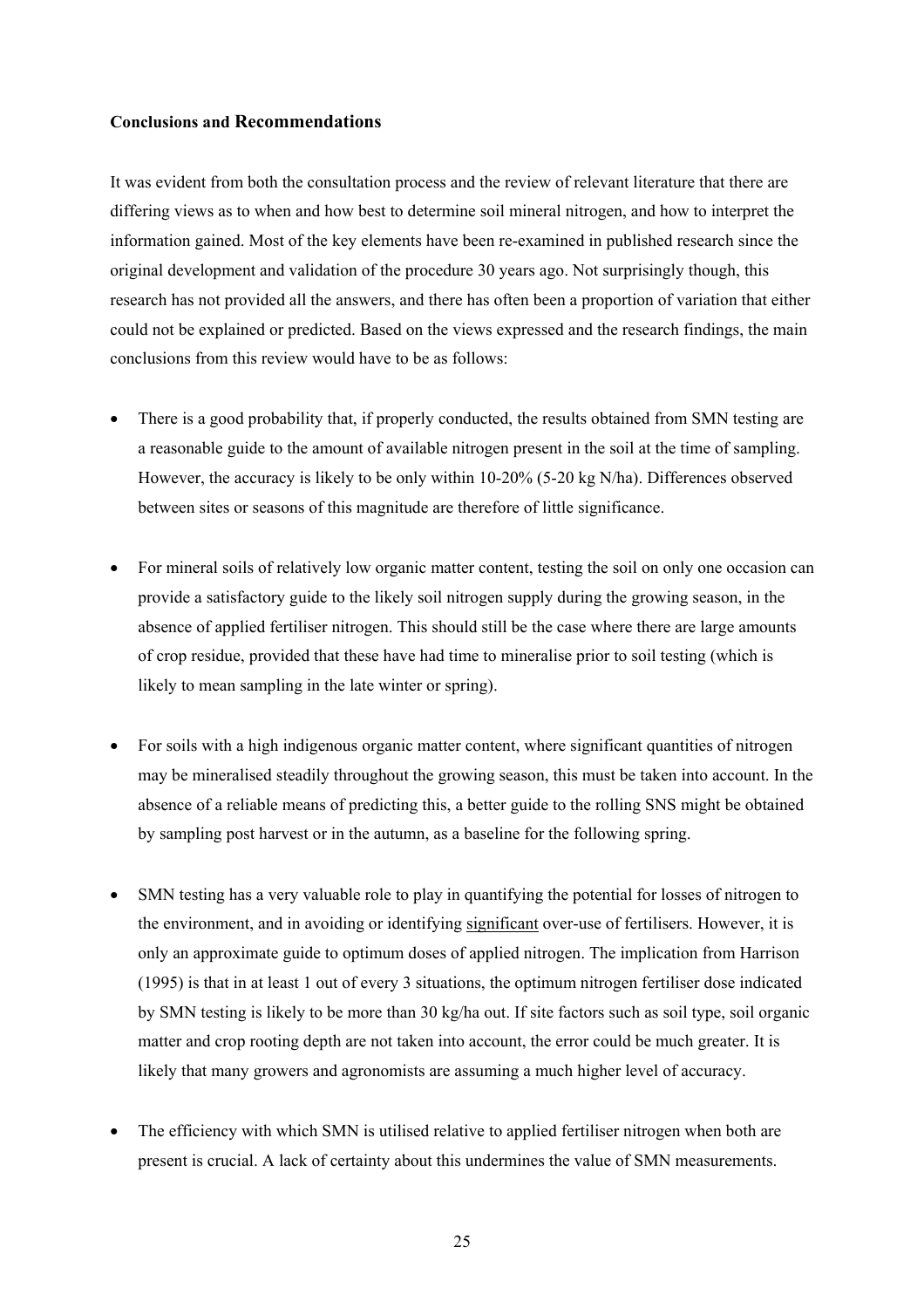• Assuming that current fertiliser use is adjusted as appropriate for the crop and soil type, testing SMN is unlikely to give a consistent economic benefit in situations where it varies by no more than +/-30 kg N/ha in the majority of years, or where reserves are unlikely to exceed 100 kg N/ha.

In order to increase confidence in the reliability and interpretation of SMN test results, the following action points are worthy of further consideration:

- 1. The Industry would benefit from an agreed, unified set of guidelines, or code, as to best practice for sampling, analysing and interpreting the results of soil nitrogen testing. This review has highlighted some significant differences of opinion, which need to be reconciled
- 2. There is a strong desire amongst users for the re-introduction of ring-testing for soil nitrogen analysis, or implementation of an accreditation scheme, in order to eliminate laboratory procedural differences as a cause of variation. Whilst this could only be achieved with the full support of the laboratories concerned, and there are likely to be practical difficulties and cost implications, it is fundamental to maintaining confidence in the ability to obtain meaningful results.
- 3. There is a need for the inclusion of a 'warning' statement on soil nitrogen analysis results indicating the likely accuracy of the information, and the limitations that these might have in the prediction of optimum nitrogen fertiliser dose. Growers and agronomists can then moderate any adjustments they might make to their fertiliser strategies, where the information appears to conflict with expectation or previous experience.

This is made even more important by the way in which adjustments in nitrogen fertiliser dose are recommended, when using the current SNS Index system in RB209. For example, the adjustment for winter wheat grown on most mineral soils between SNS indices 1 and 3 is from 220 kg N/ha down to 150 kg N/ha, a difference of 70 kg N/ha. However, an increase in SNS index from 1 to 3 could be prompted by as little as a 21 kg N/ha difference in the amount of SMN found, which it has been suggested here might be little more than the size of the error in the test results.

Even where SMN testing indicates that the SNS should be sufficient for the crop's needs, not all of this will be available immediately to a crop. For example, some additional fertiliser nitrogen may be needed to support early growth (during tillering and initial canopy expansion), where the majority of the SMN is present below 60cm depth. It might be helpful to provide further guidance on this (based on the proportion available over time) with the soil tests results.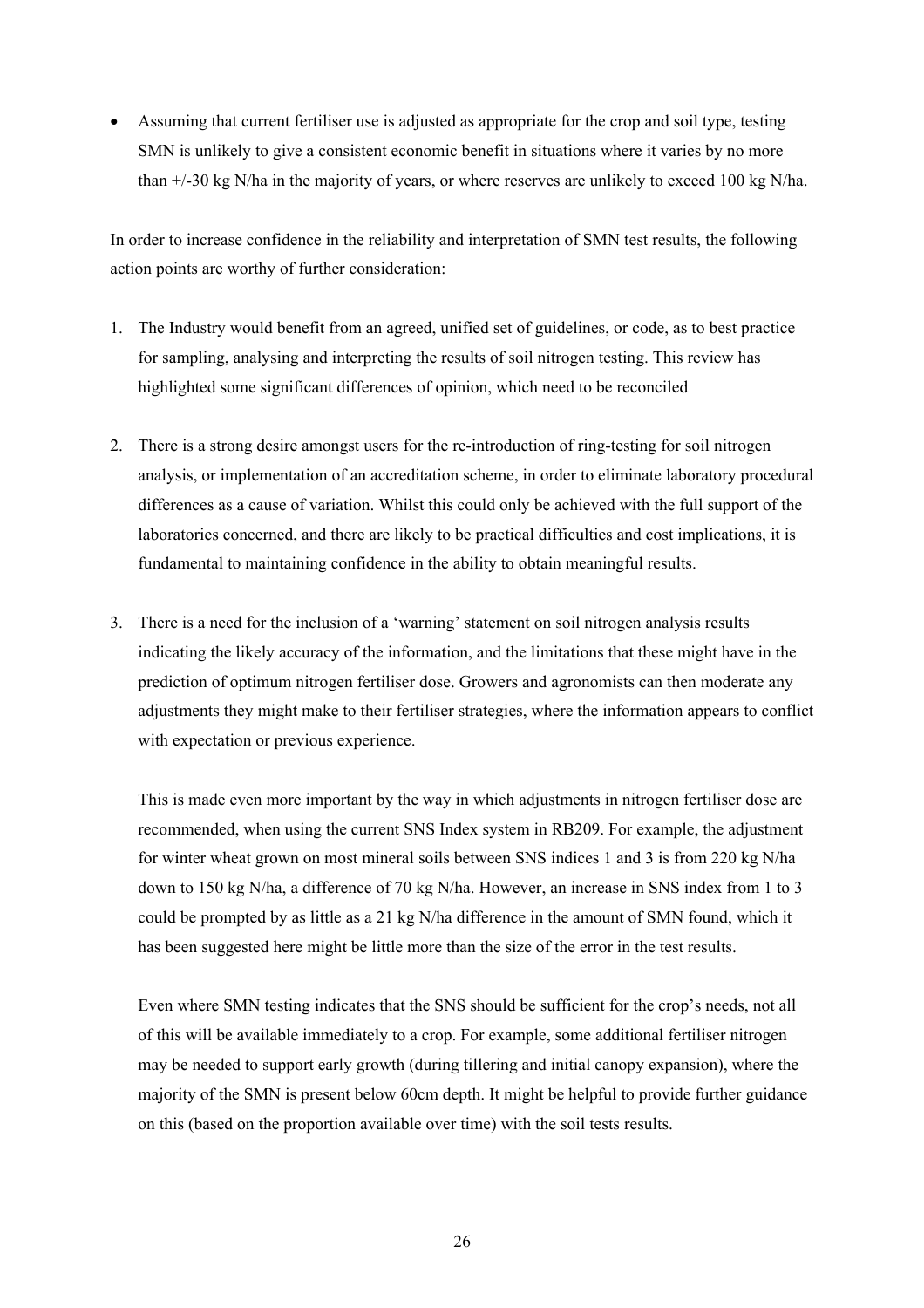- 4. It is important to match sampling depth and timing to the information that is required, the crop and establishment date, the seasonal rainfall pattern and the soil type and organic matter content. For example, knowledge of SMN reserves at 60-90cm depth may be more important for deep rooted crops that may be at risk from drought later, or where an assessment is needed of the potential for losses from leaching prone soils.
- 5. At the same time, it is vital to take account of the nitrogen already taken up by the crop. This could account for seasonal differences of as much as +/-25% in the SMN measured in spring in a typical wheat crop (based on the comparison of a 'backward' crop with around 500 shoots/ $m<sup>2</sup>$ against a 'forward' crop with around 1500 shoots/ $m^2$ , equating to a difference of about 30 kg N/ha, and an average SMN of 60 kg N/ha). The tendency towards milder winters and earlier drilling of wheat underline the need to consider the impact that this might have, especially on available nitrogen within the 0-30 and 30-60cm soil depths.
- 6. Whilst it is possible to predict how much SMN is present at depth from the amount measured in the upper soil layers, there appear to be differing views on the effectiveness with which crops are able to utilise SMN at different depths (particularly deep subsoil), compared to applied fertiliser nitrogen. It must be assumed that, when present at the same depth, nitrate or ammonium derived from fertiliser nitrogen will be utilised with the same efficiency as that from SMN. However, this does not mean that SMN would not be used with greater efficiency in the absence of any applied fertiliser nitrogen, nor that nitrogen from either source (SMN or leached applied nitrogen) would be utilised with the same efficiency at 60-90cm depth as at 0-30cm depth. Further research to better understand the balance and interaction between soil and fertiliser nitrogen within a single season, and to examine how to maximise the uptake of nitrogen present at depth (thereby reducing potential leaching losses), would be of benefit.
- 7. The release of nitrogen from soil organic matter is fundamental. Whilst in many arable soils the contribution from organic matter may be relatively small, in situations where SMN is likely to be at its highest (where arguably it is most important to measure it) release from organic matter is likely to be a significant component of the soil nitrogen supply. The importance of this is not restricted to just 'organic' soils: any attempt to build up soil fertility or improve soil structure through increased soil organic matter will impact upon this. The lack of conclusive published evidence that this can be predicted accurately in a wide enough range of field situations is a concern, and suggests that further research is needed.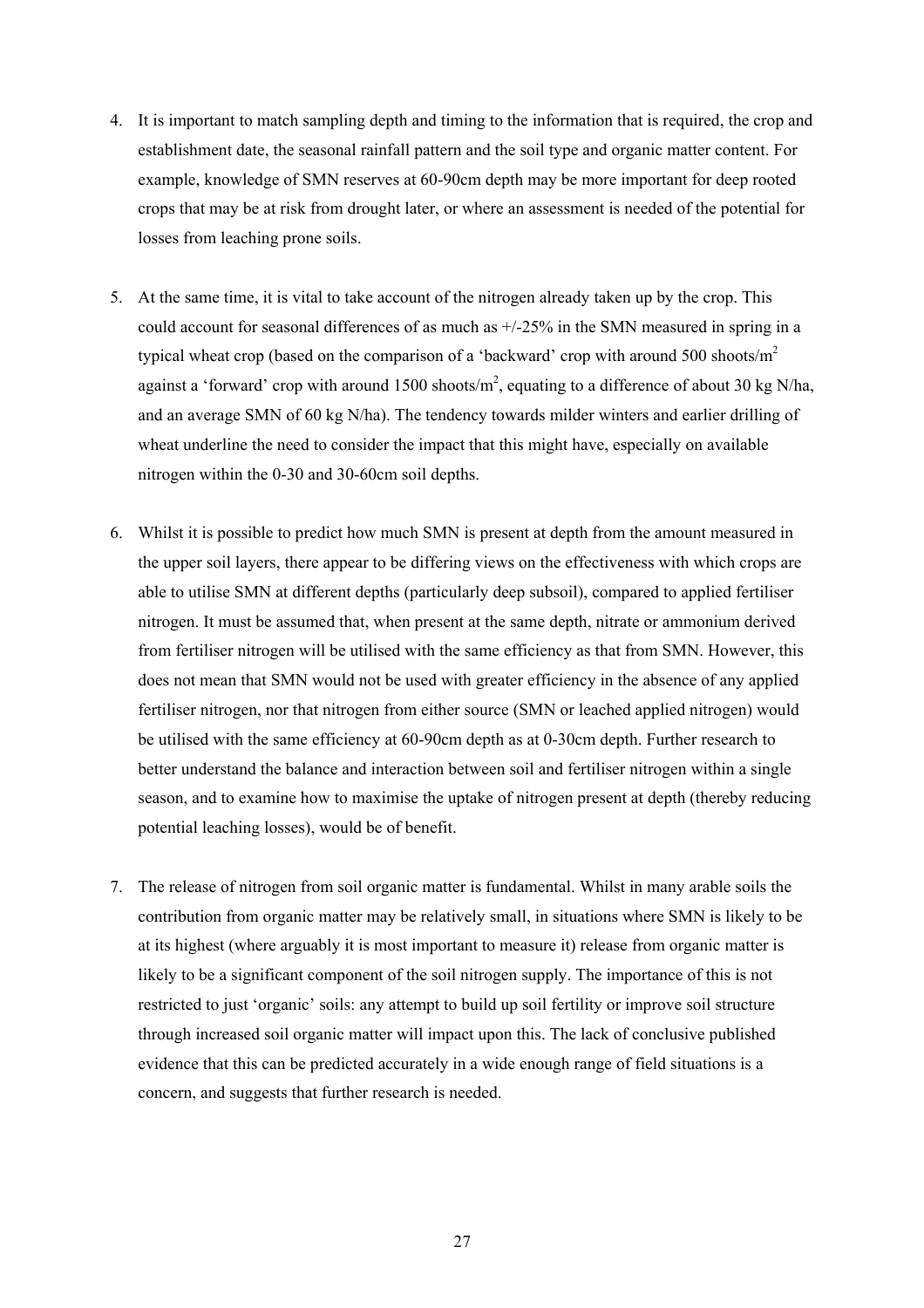# **Acknowledgements**

The author would like to thank the following people for their cooperation with, and contributions to, this review:

Professor Roger Sylvester-Bradley, Dr Brian Chambers and Dr Martyn Silgram from ADAS Dr Ian Richards of Ecopt Iain Turner of EnviroField Dr Alex Sinclair of SAC Adrian Dawson of Lancrop François Laurent of Arvalis Dr Laurence Blake of Hill Court Farm Research Tim Hurworth of NRM Laboratories Richard Martin of Terra Alison Grundy of Kemira GrowHow Dr Paul Poulton and Dr Peter Barraclough of Rothamsted Research Jim Orson of The Arable Group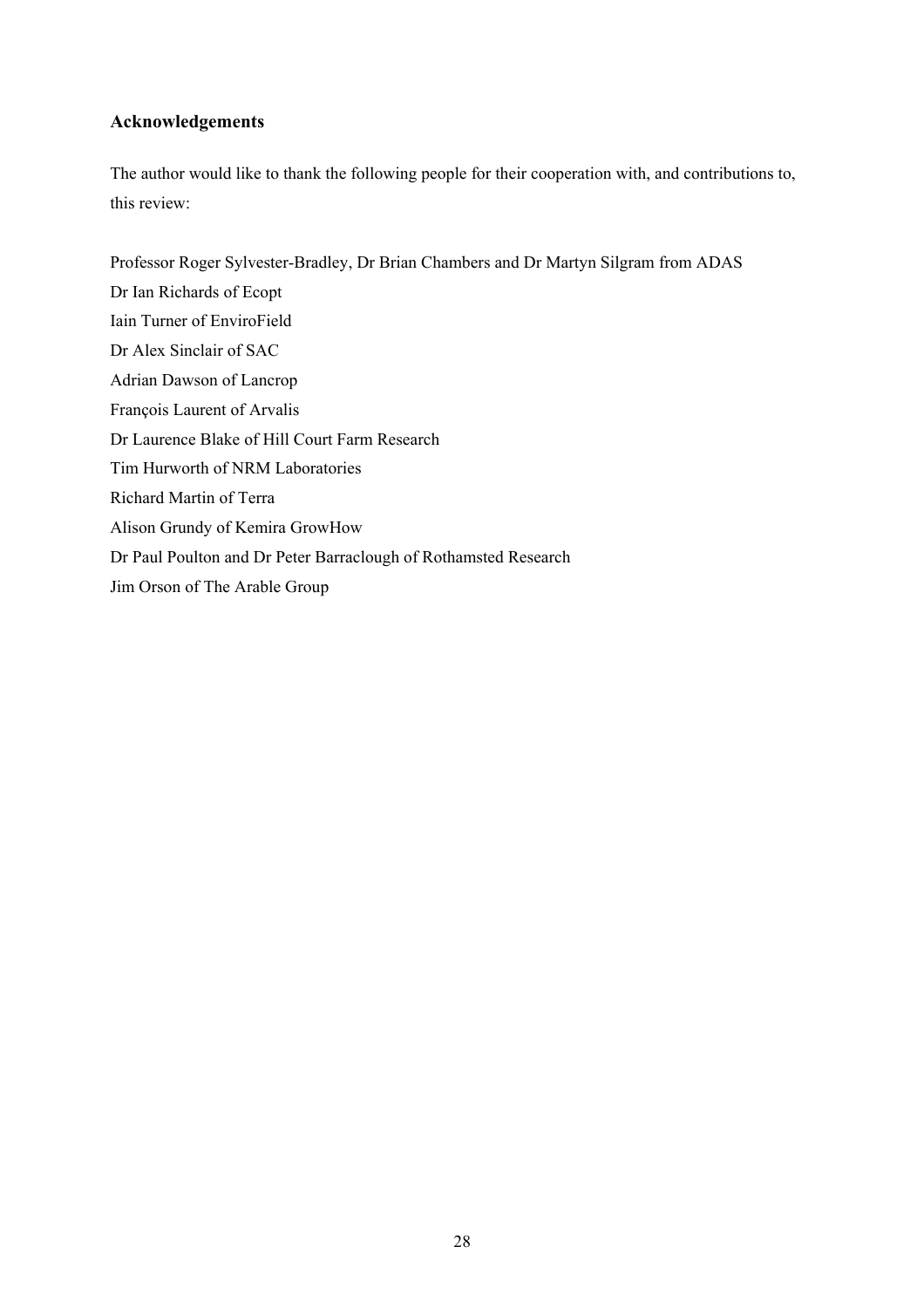#### **References**

Anonymous (1986). *The Analysis of Agricultural Materials. MAFF Reference Book 427, 3rd edition.* London: HMSO.

Anonymous (2000). *Fertiliser Recommendations for Agricultural and Horticultural Crops. MAFF Reference Book 209, 7th edition*. London: HMSO.

Bhogal, A., Rochford, A.D. and Sylvester-Bradley, R. (2000). *Net changes in soil and crop nitrogen in relation to the performance of winter wheat given wide-ranging annual nitrogen applications at Ropsley, UK*. Journal of Agricultural Science, **135**, 139-149

Bloom, T.M., Sylvester-Bradley, R., Vaidyanathan, L.V. and Murray, A.W.A. (1988). Apparent recovery of applied N by winter wheat. In *Efficiency of Nitrogen Use*, pp27-37. Eds DS Jenkinson and KA Smith. London: Elsevier.

Chambers, B.J. and Richardson, S.J. (1993). *Relying on soil mineral nitrogen reserves*. Journal of the Science of Food and Agriculture, **63**, 128-129

Chambers, B.J., Shepherd, M.A. and Vaidyanathan, L.V. (1991). *Research and advisory applications of soil mineral nitrogen measurements*. Soil Use and Management, **7**, 66

Chaney, K. (1990). *Effect of nitrogen fertiliser rate on soil nitrogen content after harvesting winter wheat*. Journal of Agricultural Science, **114**, 171-176

Ehsani, M.R., Upadhyaya, S.K., Slaughter, D., Shafii, S., and Pelletier, M. (1999). *A NIR technique for rapid determination of soil mineral nitrogen*. Precision Agriculture, **1**, 217-234

Farmers Weekly. *Soil Nitrogen Testing Yields Benefits*. 23 December 2005

Gianello, C. and Bremner, J.M. (1986). *A simple chemical extraction method for assessing potentially available organic nitrogen in soils*. Communications in Soil Science and Plant Analysis, **17**, 195-214

Glendining, M.J., Poulton, P.R. and Powlson, D.S. (1992). *The relationship between inorganic N in the soil and the rate of fertiliser N applied on the Broadbalk Wheat Experiment*. Aspects of Applied Biology, **30**, 95-102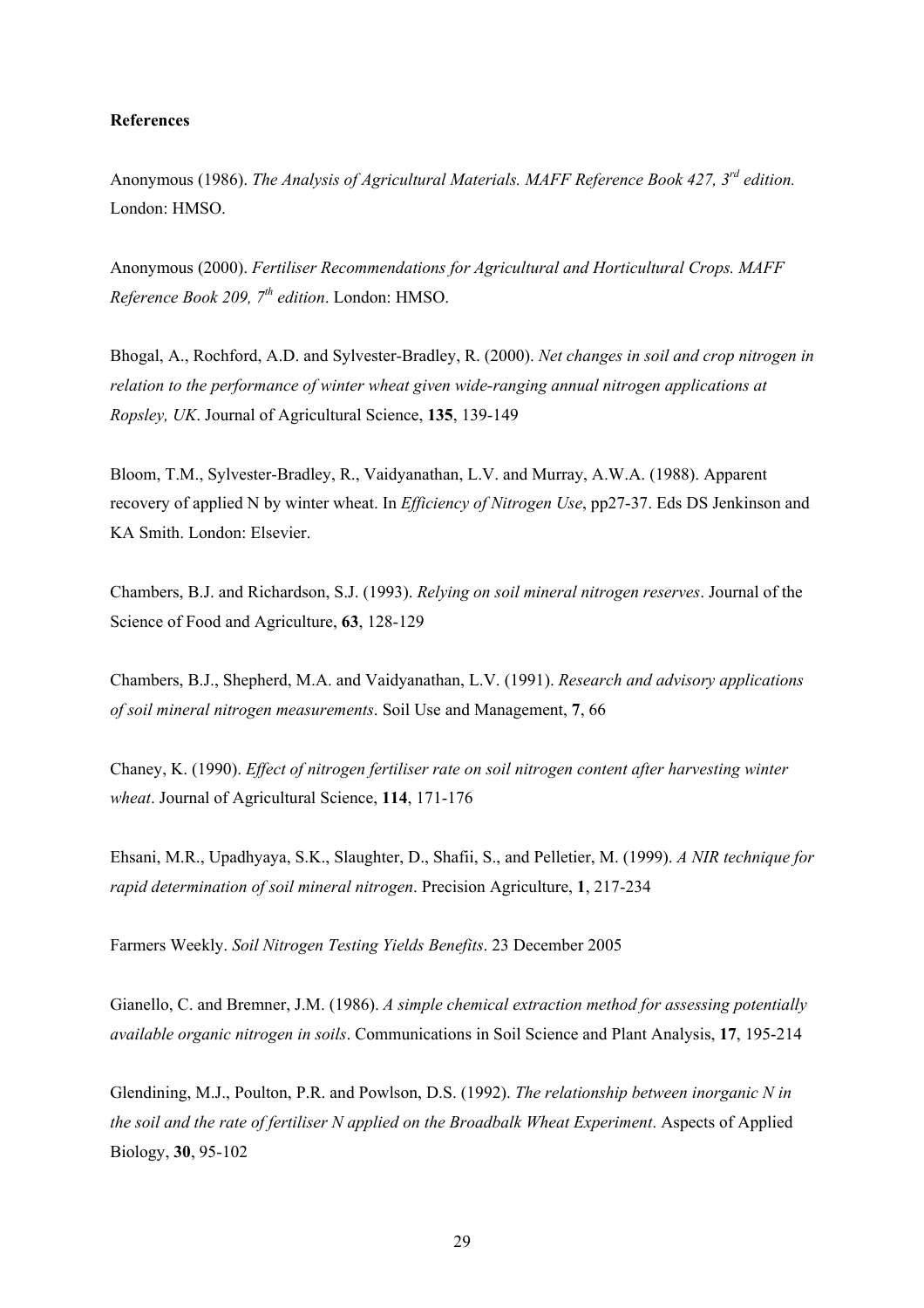Goodlass, G., Sylvester-Bradley, R. and Seeny, F. (1996). *The effect of previous cropping and soil type on the yield response of winter wheat to applied nitrogen*. Aspects of Applied Biology, **47**  Rotations and Cropping Systems, 93-102

Goulding, K.W.T. (1990). *Nitrogen deposition to land from the atmosphere*. Soil Use and Management, **6**, 61-63

Harrison, R. (1995). *An investigation of the relationship between soil mineral nitrogen in the autumn or spring and optimum nitrogen rate for winter cereals*. Soil Use and Management, **11**, 186-192

Jungk, A. and Wehrmann, J. (1978). *Determination of nitrogen fertilizer requirements by plant and soil analysis*. From Plant Nutrition 1978, Proceedings of the 8<sup>th</sup> International Colloquium on Plant Analysis and Fertilizer problems, 209-224, Auckland.

King, J.A., Sylvester-Bradley, R. and Rochford, A.D.H. (2001). *Availability of nitrogen after fertilizer applications to cereals*. Journal of Agricultural Science, **136**, 141-157

Kuhlmann, H., Barraclough, P.B., and Weir, A.H. (1989). *Utilization of mineral nitrogen in the subsoil by winter wheat*. Z. Pflanzenernaehr. Bodenk. **152**, 291-295

Macdonald, A.J., Powlson, D.S., Poulton, P.R. and Jenkinson, D.S. (1989) *Unused fertiliser nitrogen in arable soils – its contribution to nitrate leaching*. Journal of the Science of Food and Agriculture, **46**, 407-419

McTaggart, I.P. and Smith, K.A. (1993). *Estimation of potentially mineralizable nitrogen in soil by KCl extraction: II Comparison with soil N uptake in the field*. Plant and Soil, **157**, 175-184

Menasseri, S., Houot, S. and Chaussod, R. (1994). *Field test of biological and chemical methods for estimating soil nitrogen supply in a temperate climate*. European Journal of Agronomy, **3**, 273-279

Powlson, D.S. (1997). *Managing nutrient supplies to meet agricultural and environmental goals.*  Aspects of Applied Biology **50**, Optimising Cereal Inputs: Its Scientific Basis, 1: 77-93

Scholefield, D. and Titchen, N.M. (1995). Development of rapid field test for soil mineral nitrogen and its application to grazed grassland. Soil Use and Management, **11**, 33-43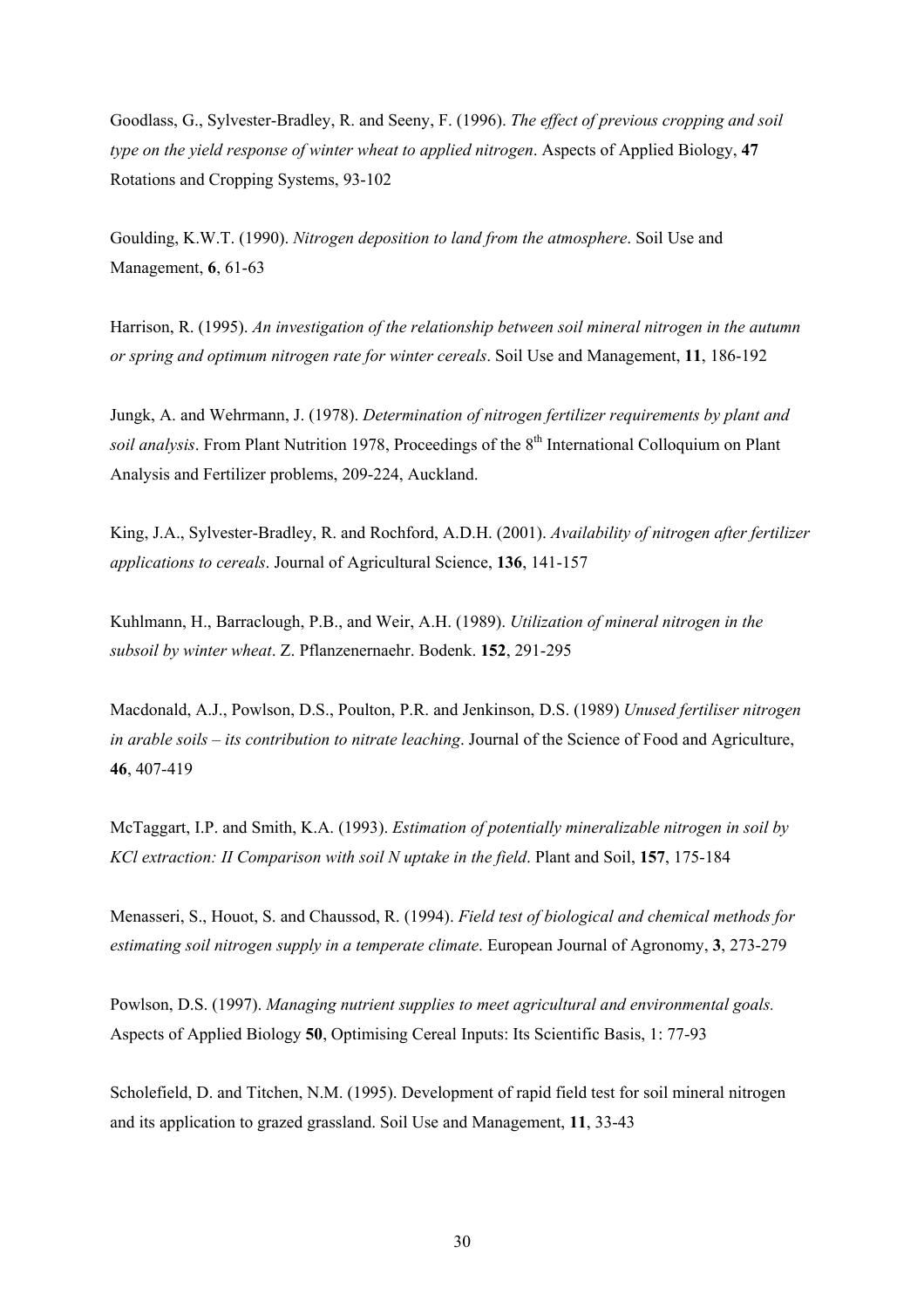Shepherd, M.A. and Sylvester-Bradley, R. (1996). *Effect of nitrogen fertilizer applied to winter oilseed rape on soil mineral nitrogen after harvest and on the response of a succeeding crop of winter wheat to nitrogen fertilizer*. Journal of Agricultural Science, **126**, 63-74

Silgram, M. and Chambers, B.J. (unpublished). *Seasonal Variations in Soil Nitrogen Supply across a Network of 28 Arable Sites in England.* MAFF Project no. NT1206. Report in preparation.

Stokes, D.T., Sylvester-Bradley, R., Scott, R.K., Clare, R., Hopkinson, J., Milford, G.F.J. and Salmon, S.E. (1998). *An Integrated Approach to Nitrogen Nutrition for Wheat*. Project Report No. 159, HGCA, London

Sylvester-Bradley, R. (1996). *Adjusting N applications according to N applied for the last crop*. Aspects of Applied Biology, **47** Rotations and Cropping Systems, 67-76

Sylvester-Bradley, R. and Shepherd, M.A. (1997). *Effects of Interposing Sugar Beet on the Nitrogen Response of the Following Wheat Crop*. Journal of the Science of Food and Agriculture, **74**, 323-330

Titchen, N.M. and Scholefield, D. (1992). *The potential of a rapid test for soil mineral nitrogen to determine tactical applications of fertilizer nitrogen to grassland*. Aspects of Applied Biology, **30**, 223-229

Webb, J. and Sylvester-Bradley, R. (1994). *Effects of fertilizer nitrogen on soil nitrogen availability after a grazed grass ley and on the response of the following cereals crops to fertilizer nitrogen*. Journal of Agricultural Science, **122**, 445-457

Webb, J., Sylvester-Bradley, R. and Seeney, F.M. (1997). *Responses of cereals to residual fertiliser nitrogen applied to the preceding potato crop*. Journal of the Science of Food and Agriculture, **73**, 63- 80

Wehrmann, J. and Scharpf, H.C. (1986). *The N<sub>min</sub> method – an aid to integrating various objectives of nitrogen fertilisation*. Z. Pflanzenernaehr. Bodenk. **149**, 428-440